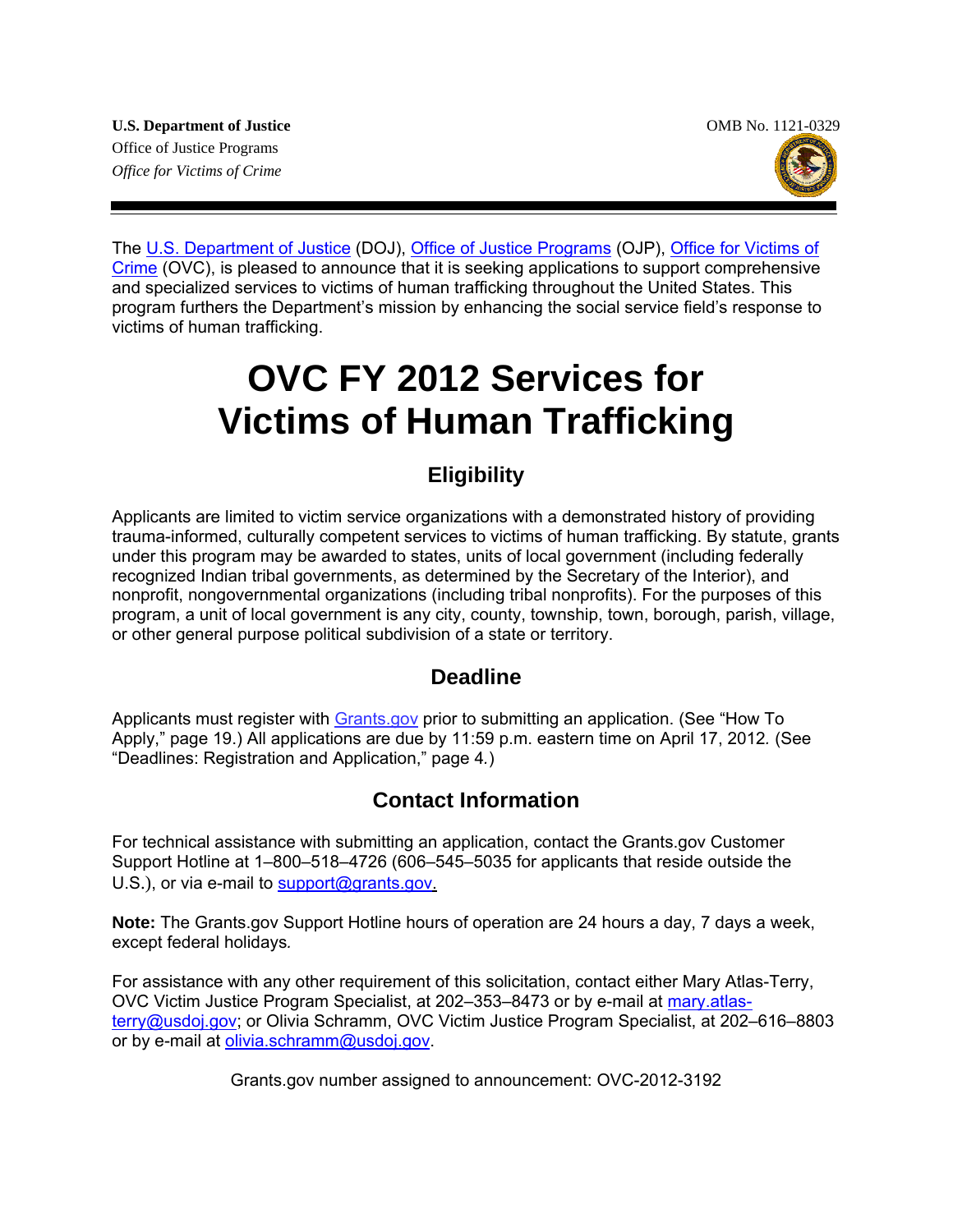### **Important Note***:*

OVC recommends that all first-time applicants contact either Ms. Atlas-Terry or Ms. Schramm to discuss the parameters of this program before submitting an application.

Applicants must submit clear documentation on the problem of human trafficking within their proposed geographic service region, including statistics on the number of human trafficking victims they have previously served. Applicants must also demonstrate their expertise and organizational capacity to successfully undertake an initiative that involves collaboration with local, state, and federal law enforcement, as well as local public agencies, victim service providers, and nonprofit and faith-based organizations in order to enhance or expand service delivery to victims of human trafficking as defined by the Trafficking Victims Protection Act of 2000, as amended.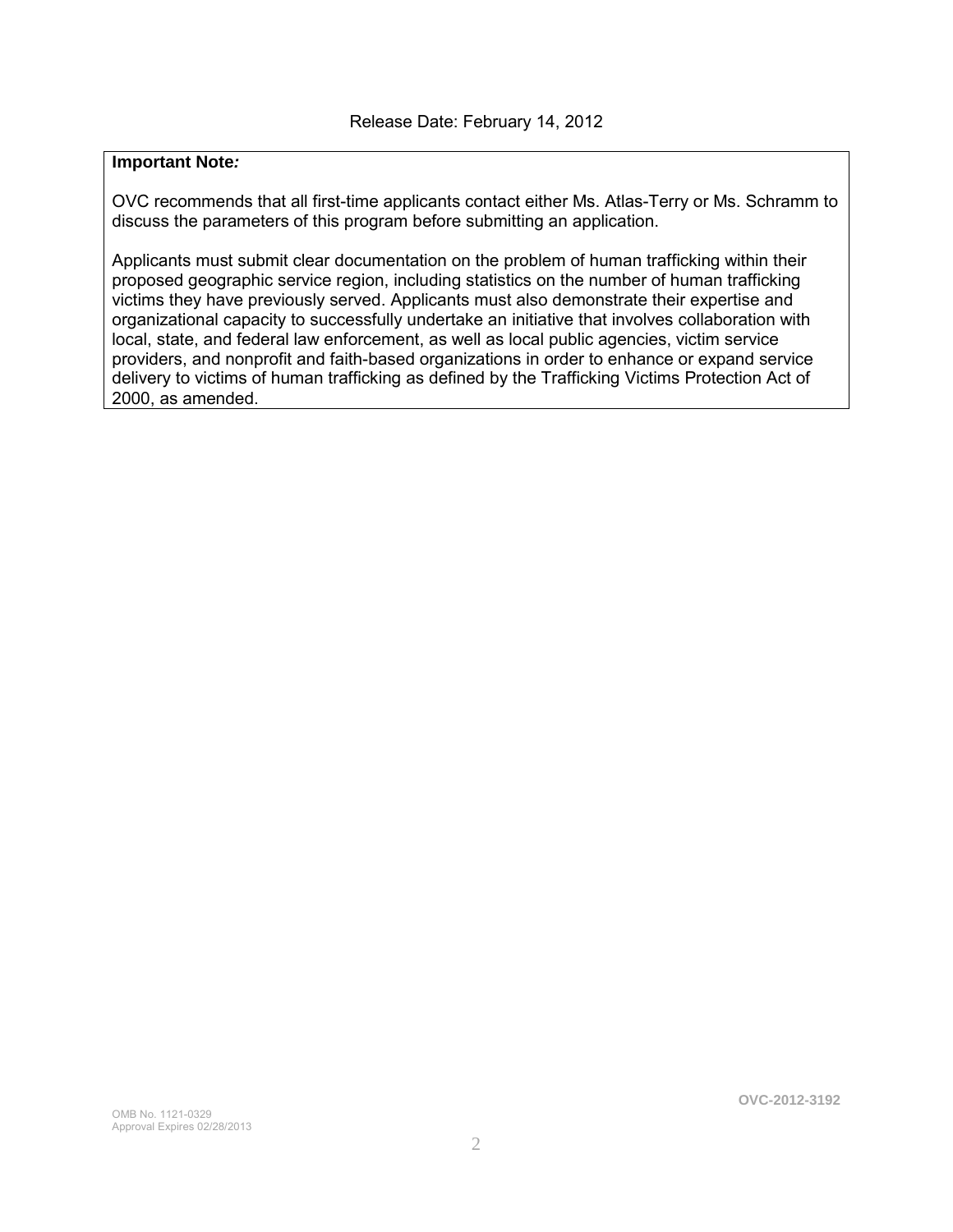| Information To Complete the Application for Federal Assistance (SF-424)22 |  |
|---------------------------------------------------------------------------|--|
|                                                                           |  |
|                                                                           |  |
|                                                                           |  |
|                                                                           |  |
|                                                                           |  |
|                                                                           |  |
|                                                                           |  |
|                                                                           |  |
|                                                                           |  |
|                                                                           |  |
|                                                                           |  |
|                                                                           |  |
|                                                                           |  |

### **Contents**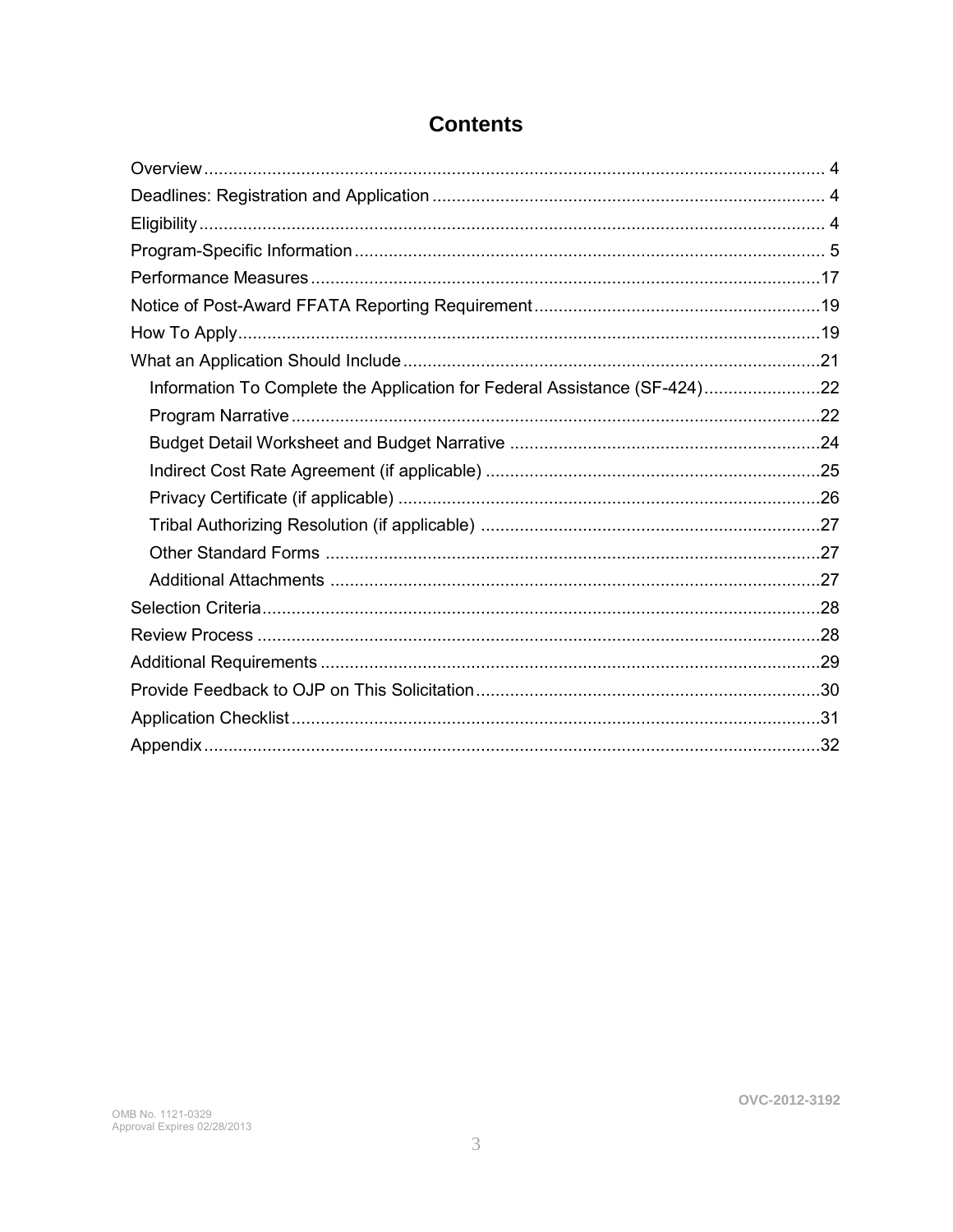## **OVC FY 2012 Services for Victims of Human Trafficking (CFDA # 16.320)**

### **Overview**

The primary goal of this solicitation is to provide timely, high-quality services to victims of human trafficking as defined by the Trafficking Victims Protection Act (TVPA) of 2000, as amended, and to enhance interagency collaboration and coordination in the provision of services to such victims. This program will provide funding to victim service organizations with a demonstrated history of providing trauma-informed, culturally competent services to male and female victims of sex trafficking and labor trafficking. Funding under this program will support either a comprehensive array of services for trafficking victims in specific geographic areas or specialized mental health or legal services over larger geographic areas. Funding also will support efforts to increase the capacity of communities to respond to victims through the development of interagency partnerships and professional training, public outreach, and awareness campaigns. The statutory authority for this program is 22 U.S.C. § 7105(b) (2) (A).

Award recipients will work to improve the community response to victims of trafficking by providing training to service providers and allied professionals within the community and working to enhance interagency collaboration and coordination on behalf of trafficking victims. Successful applicants will be required to provide services, either in-house or through project partners, for male and female victims of sex trafficking and labor trafficking, and must demonstrate that the services provided will be part of an existing community, state, or regional effort to combat human trafficking. Applicants must leverage all resources at local, state, and federal levels to provide ongoing services for trafficking victims. Intensive case management services are essential to helping trafficking victims achieve independence and self-sufficiency. It is critical that victims served under this program are assisted in applying for all publically available benefits and services for which they are eligible.

Applicants under this program are not required to submit joint applications with a formal law enforcement partner; however, all awarded applicants must include a plan to work collaboratively with local, state, and federal law enforcement, as appropriate, to meet the immediate and long-term needs of victims involved in human trafficking investigations.

### **Deadlines: Registration and Application**

Applicants must register with Grants.gov prior to submitting an application. OJP encourages applicants to register several weeks before the application submission deadline. The deadline to apply for funding under this announcement is 11:59 p.m. eastern time on April 17, 2012*.* See the "How To Apply" section on page 19 for details.

### **Eligibility**

Refer to the title page for eligibility under this program.

**Lobbying, promoting, or advocating the legalization/regulation of prostitution.** The Federal Government is opposed to prostitution and related activities, which are inherently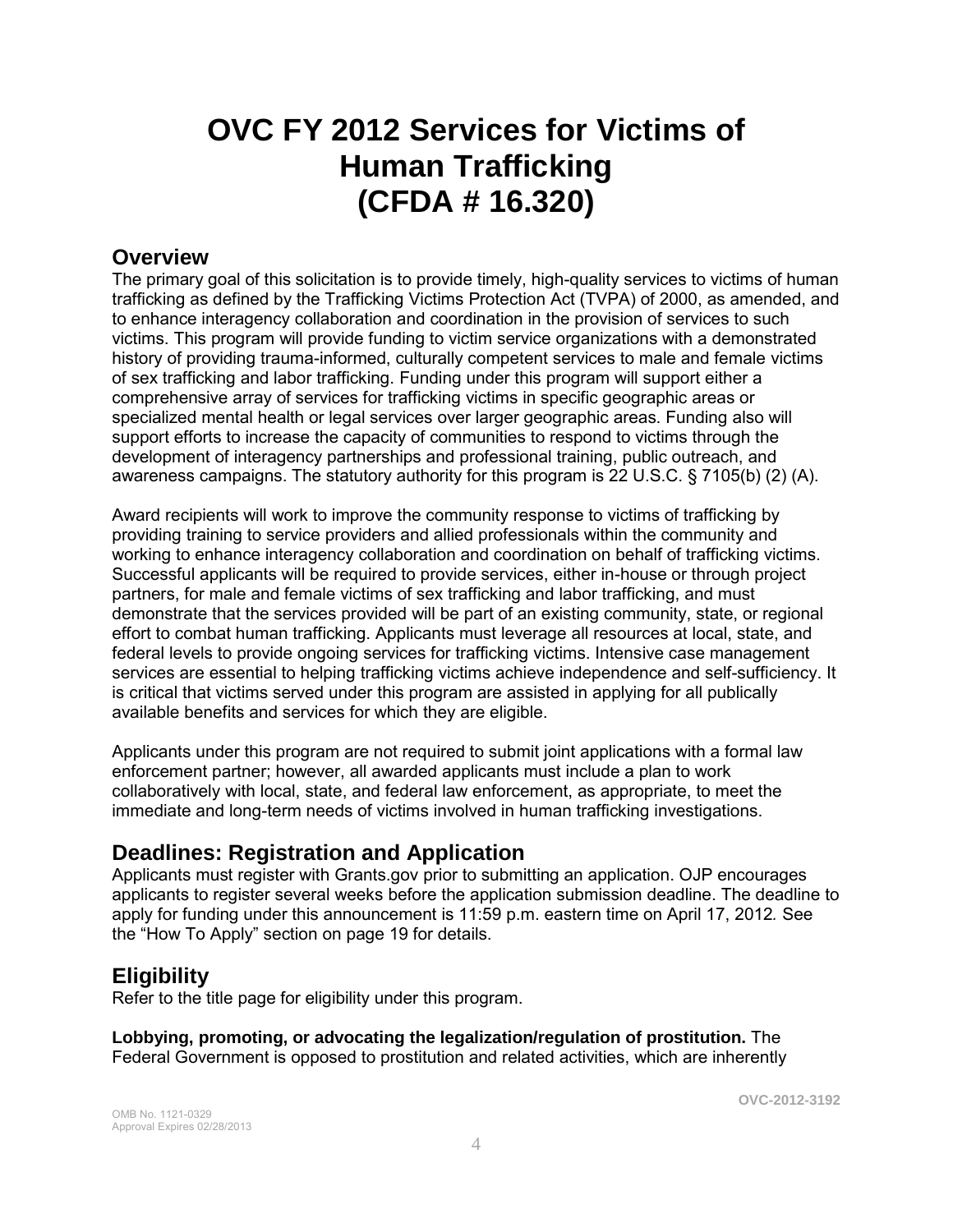harmful and dehumanizing and contribute to the phenomenon of trafficking in persons. U.S. nongovernmental organizations and their subgrantees cannot use U.S. government funds to lobby for, promote, or advocate the legalization or regulation of prostitution as a legitimate form of work. Foreign nongovernmental organizations and their subgrantees that receive U.S. government funds to fight trafficking in persons cannot lobby for, promote, or advocate the legalization or regulation of prostitution as a legitimate form of work. It is the responsibility of the primary grantee to ensure these criteria are met by its subgrantees.

### **Program-Specific Information**

### **Background**

To address the problem of human trafficking in the United States, Congress passed, and the President signed into law, the Trafficking Victims Protection Act (TVPA) of 2000 (22 U.S.C. § 7101 et. seq.), which was amended by the Trafficking Victims Protection Reauthorization Act of 2003, and again amended in 2005 and 2008. The TVPA seeks to combat "severe forms" of human trafficking by punishing traffickers, protecting victims, and mobilizing U.S. government agencies to wage a global anti-trafficking campaign. (See Appendix A for a list of definitions of key terms used in this solicitation.)

Since 2003, OVC has funded cooperative agreements to support the provision of comprehensive services to foreign national victims of human trafficking in the U.S., with particular focus on assisting victims in obtaining "certification" from the U.S. Department of Health and Human Services (HHS), Office of Refugee Resettlement (ORR), for access to federal benefits (such as food stamps, refugee cash assistance, medical assistance, etc.) to the same extent as refugees. Longer term services for "certified" foreign national victims of human trafficking under this program include ongoing case management and legal services.

OVC began working with the Bureau of Justice Assistance (BJA) in 2004 to implement a multidisciplinary task force model to proactively investigate trafficking crimes and provide restorative services for foreign national victims. In 2010, OVC and BJA updated the model for contemporary relevance based on identified needs in the anti-human trafficking field and lessons learned since the implementation of the original model. The updated task force model supports a comprehensive approach to combating all forms of trafficking—sex trafficking and labor trafficking—regardless of immigration status, age, or gender of victims.

In 2009, OVC awarded funding under a demonstration project to three nongovernmental organizations to serve as pilot sites in developing comprehensive service models for domestic minor victims of sex trafficking or labor trafficking; and to develop, enhance, or expand the community response to domestic minor victims of human trafficking.

OVC strives to uphold the intent of the TVPA and its subsequent authorizations to ensure that all trafficking victims, regardless of immigration status, gender, or form of trafficking, receive support in accessing the services they need to heal in the aftermath of crime victimization. Funding through this solicitation will support organizations with the capacity to provide culturally and linguistically appropriate services to address the individualized needs of victims of human trafficking.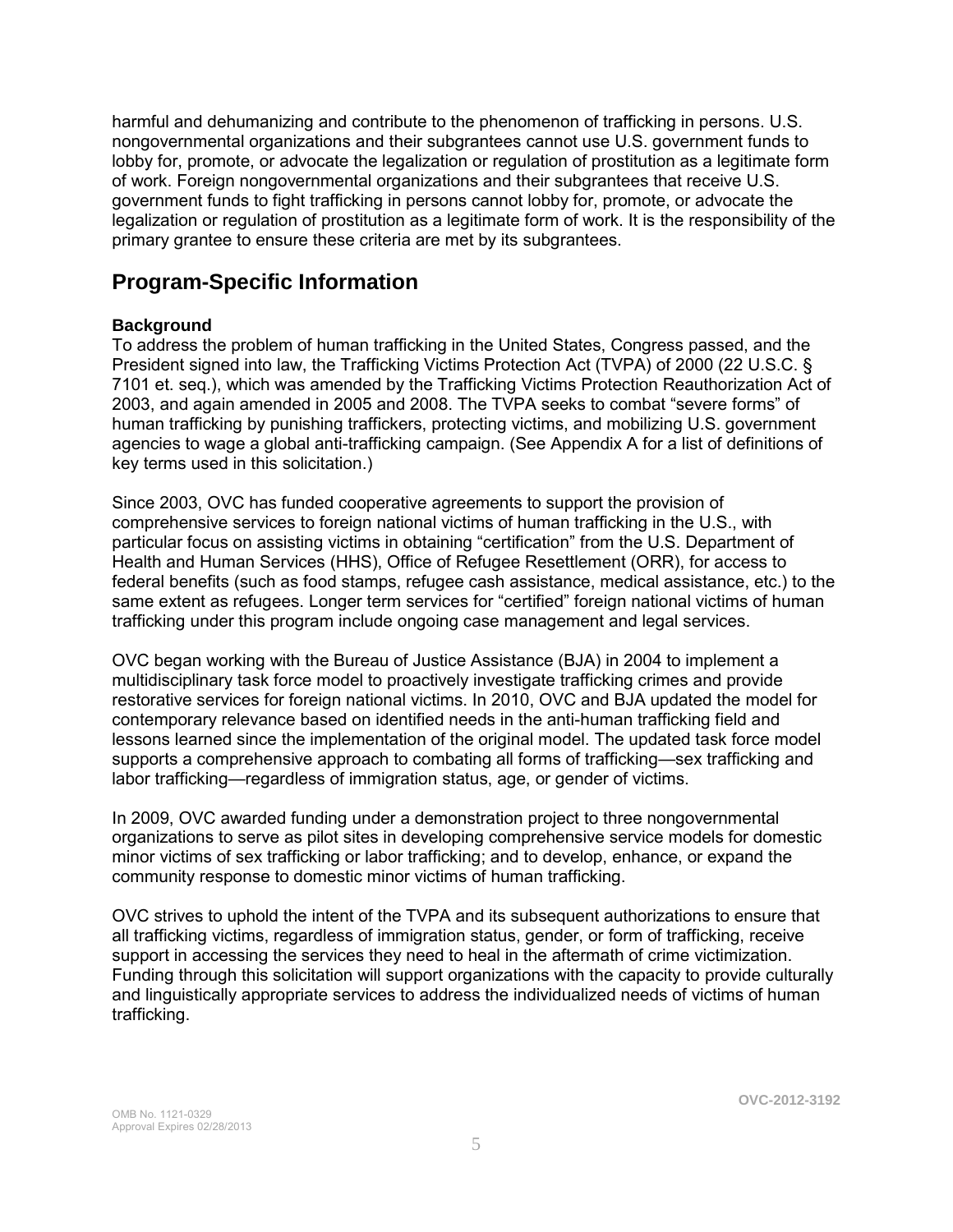Under this program, a victim of trafficking is defined as a person who has been subjected to a "severe form of trafficking in persons," which, as defined in the TVPA of 2000, 22 U.S.C. 7102(8), means:

- a. Sex trafficking in which a commercial sex act is induced by force, fraud, or coercion, or in which the person induced to perform such an act has not attained 18 years of age; or
- b. The recruitment, harboring, transportation, provision, or obtaining of a person for labor or services through the use of force, fraud, or coercion for the purpose of subjection to involuntary servitude, peonage, debt bondage, or slavery.

Adult victims of human trafficking, both foreign national and domestic, are required to cooperate with reasonable requests from law enforcement on the investigation or prosecution of trafficking in persons. Exceptions will be considered on a case-by-case basis in consultation with OVC for adult victims who would be negatively impacted or traumatized by a requirement to assist law enforcement. Minors (foreign national and domestic) are not required to assist law enforcement; however, they should be encouraged to do so, if possible.

### **Program Areas**

Recognizing the diversity of human trafficking victim assistance providers, this solicitation offers providers some flexibility when applying for funding; however, all successful applicants awarded through this competitive solicitation will be required to provide services, either in-house or through project partners, for both adult and minor, male and female victims of sex trafficking and labor trafficking.

Applicants may choose to apply for funding within one of the five program areas listed below. Applicants must state in the Application for Federal Assistance (SF-424) and the Project Abstract the specific program area under which they are requesting funding. **Each application must target only one of the program areas described below.** 

#### Comprehensive Services

Applicants may apply for funding to support the provision of intensive case management and comprehensive services (as listed on pages 9–11) for one of the following target populations identified in a specific geographic area:

- 1. **Comprehensive Services for All Victims of Human Trafficking** (including foreign national/domestic, adult/minor, male/female, sex/labor trafficking victims).
- 2. **Comprehensive Services for Foreign National Victims of Human Trafficking** (including foreign national, adult/minor, male/female, sex/labor trafficking victims).
- 3. **Comprehensive Services for Domestic (U.S. Citizen and Lawful Permanent Resident) Victims of Human Trafficking** (including domestic, adult/minor, male/female, sex/labor trafficking victims).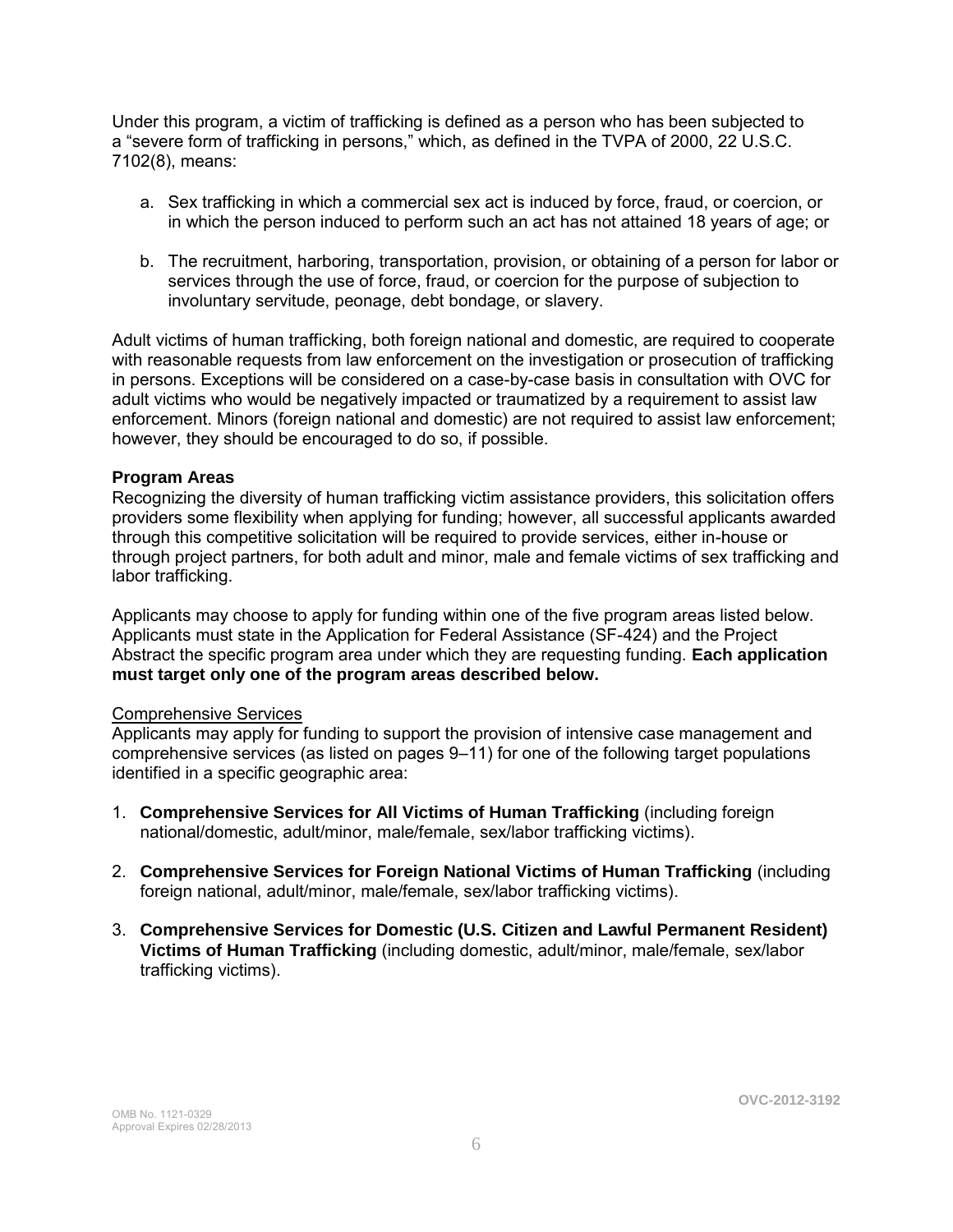### Specialized Services Over Larger Geographic Areas

- 1. **Specialized Mental Health Services for All Victims of Human Trafficking** (including foreign national/domestic, adult/minor, male/female, sex/ labor trafficking victims). Awards funded under this category will support the delivery of culturally competent direct mental health services and training for mental health providers over a large geographic area, as described on pages 11 and 12.
- 2. **Specialized Legal and Immigration Services for All Victims of Human Trafficking** (including foreign national/domestic, adult/minor, male/female, sex/labor trafficking victims) Awards funded under this category will support the delivery of direct legal services and training for legal providers over a large geographic area, as described on pages 12 and 13.

**Note:** Specialized services must be implemented in coordination with existing community and state initiatives to combat human trafficking.

Awards will be made at the highest funding level for proposals submitted under the category of Comprehensive Services for All Victims of Human Trafficking, if the applicant demonstrates a documented history of serving a substantive number of human trafficking victims and submits a detailed plan for providing intensive case management and coordinating a comprehensive array of services for all trafficking victims identified within a specific jurisdiction. Awards of lesser amounts will be made to organizations that submit proposals under all other categories. (See page 15 for amount and length of awards.)

### **Goals, Objectives, and Deliverables**

This discretionary grant will provide funding to support either a comprehensive array of services for trafficking victims in specific geographic areas or specialized mental health or legal services over larger geographic areas.

Successful applicants will complete the following tasks:

- 1. Identify victims of sex trafficking and labor trafficking, as defined by the TVPA, within the proposed geographic service region and offer comprehensive **or** specialized mental health or legal services to meet each victim's individualized needs.
- 2. Collaborate, as appropriate, with local, state, and federal law enforcement, as well as local public agencies, victim service providers, and nonprofit and faith-based organizations to enhance or expand service delivery to victims of human trafficking.
- 3. Conduct training and public awareness and outreach activities within a specified geographic service region to improve the community response to victims of human trafficking. **Note: A minimum of 2 percent (but no more than 5 percent) of the total project budget must be dedicated for this purpose.**
- 4. Conduct a program evaluation to ensure the project meets intended goals related to service provision and impact on victims of human trafficking. Interim and final evaluation reports must be submitted to OVC. **Note: No more than 5 percent of the total project budget may be dedicated for this purpose.**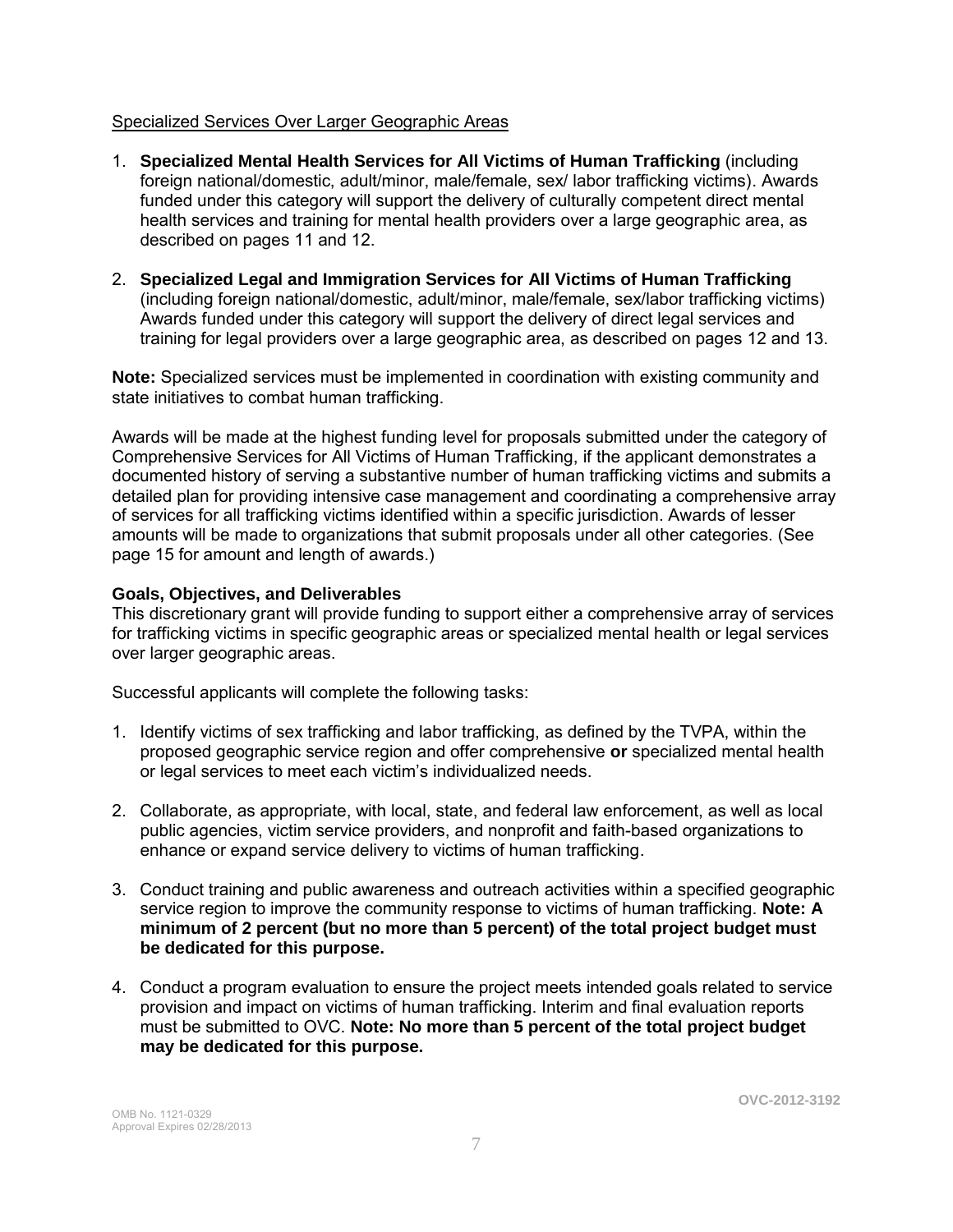#### **Comprehensive Service Model**

This service model was developed based on the knowledge OVC has gained, to date, through the implementation of its Services for Victims of Human Trafficking Program. The model provides a framework for the services most frequently needed by male and female victims of sex trafficking and labor trafficking to address their immediate health and safety needs, as well as to promote client self-sufficiency. A coherent, concise, and complete comprehensive service model will ensure that the basic core services and community partnerships are in place and can be mobilized at the local level when needed. The model also supports victims in making informed decisions about the services they need to help them work through the aftermath of the crime, address the issues that shaped the trafficking situation, and assist them in identifying and obtaining their personal goals. This includes informing the victim about their options in working with local, state, tribal, and federal law enforcement in the prosecution of the trafficker and supporting them through the process.

The implementation of the comprehensive service model or provision of specialized services must be part of an existing community, state, or regional approach to combating human trafficking. Applicants must demonstrate their expertise and organizational capacity to successfully undertake an initiative that involves a significant level of coordination and collaboration to effectively deliver services for victims. For example, applicants must demonstrate a plan to coordinate on behalf of victims with local, state, and federal law enforcement, or with a law enforcement anti-trafficking task force if one exists in the jurisdiction. Applicants also must demonstrate a plan to collaborate with state and local public social service agencies, community-based victim service providers, and nonprofit and faith-based organizations in an effort to serve diverse populations, such as immigrants, youth, persons with disabilities, persons who are homeless, male victims, persons with substance abuse addictions, and persons who identify as lesbian, gay, bisexual, transgender, and queer (LGBTQ), among others.

#### Short-term Services

**Funding for comprehensive services is intended to be short-term and to fill gaps where no other local, state, or federal funding is available to assist trafficking victims.** In the case of pre-certified foreign national victims, case managers must assist victims in obtaining certification or an eligibility letter from ORR, so that the victim may apply for benefits and services to the same extent as refugees. When certification is achieved, victims should be referred to ORR-funded programs immediately; however, case management and legal services can still be provided by the grantee. No such certification for eligibility for public benefits is required for U.S. citizen or Lawful Permanent Resident (LPR) victims. Therefore, regardless of immigration status, case managers must consider it a priority to assist victims (foreign or domestic) in applying for all public benefits and services for which they may be eligible, such as food stamps, rental/housing assistance, emergency assistance with utility bills, Medicaid, Social Security Disability, and other publicly funded programs.

If necessary, organizations funded under this project may use federal grant funds to provide up to **6 months** of direct support to adult U.S. citizen, LPR, and pre-certified foreign national victims for each the following services when needed: food, clothing, shelter, medical care, substance abuse treatment, dental care, mental health treatment and counseling, interpreter/translator services, ESL/literacy education, GED assistance, job training/ employment assistance, transportation, and life skills training. Approval to extend OVC payment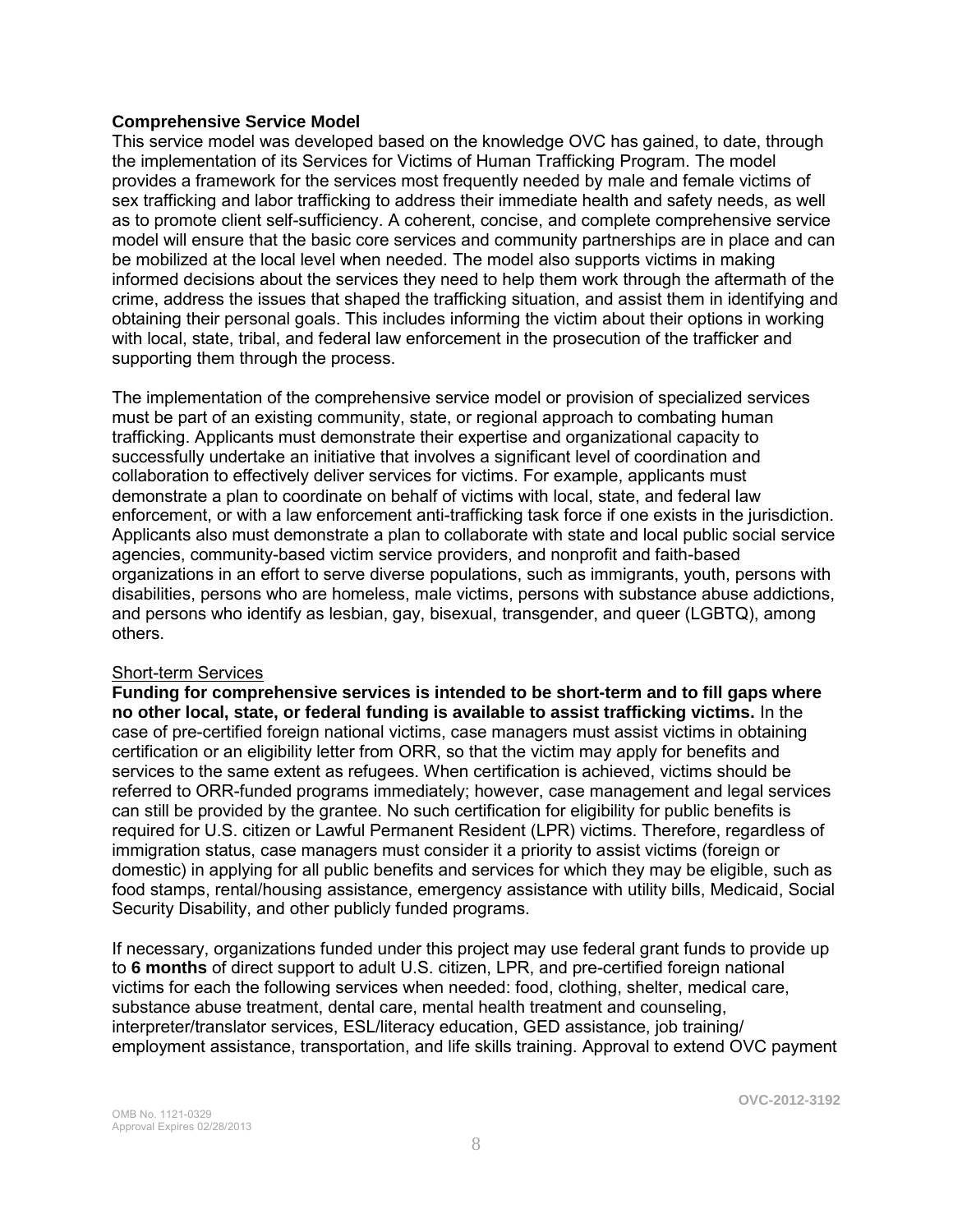of these services for adult victims must be granted on a case-by-case basis by OVC. Grantees will be asked to document that these services are not available to trafficking victims by other sources within the community.

OVC will consider adult foreign national victims who are awaiting certification by HHS a priority for granting these extensions, because, as pre-certified trafficking victims, they are not eligible for most public benefits and services. However, the OVC grantee must document efforts to help clients obtain HHS certification, and communicate these efforts to OVC when requesting the extension.

### Longer Term Services

OVC grant funds may be used to support some services for victims over a longer term, when no other sources of funding for those services exist within the community. Services that may be provided over the longer term for all trafficking victims include intensive case management and legal services.

### **Collaboration and Coordination of Services**

Funds awarded for the comprehensive service model are intended to support the cost of direct services for victims (as stated above), either in-house or through subcontracts or fee-for-service agreements with other community-based agencies. Applicants that fail to dedicate adequate funding to support direct services, and applicants that propose to perform all work in-house and without demonstrated collaboration with other community-based agencies, will not be considered responsive to the solicitation.

The comprehensive service model must include a plan to provide intensive case management for the victim wherever they are residing in the community in an effort to help them effectively engage with multiple systems. The goal of intensive case management is to ensure the provision of "wraparound services" that meet victims where they are and best inform their choices, while working through the trauma of the situation and interacting with the necessary local and federal partners. Local and federal partners include, but are not limited to, local, state, tribal, and federal law enforcement and prosecutors; the federal immigration system; child welfare and child protection service systems; domestic violence, youth, and homeless shelter systems and transitional housing programs; child and adult educational systems; substance abuse treatment agencies; drop-in centers for youth and adults; detention facilities; medical and mental health services and systems; tribal/native-related services and expertise; and other partners providing important services.

All applicants proposing to provide **comprehensive services** should submit a plan to provide each of the following services specific to their target population, either in-house or through project partners:

- Intake and eligibility assessment to determine that the individual meets the definition of human trafficking and is eligible to receive services through this program. (Applies to all Comprehensive Services applicants.)
- Intensive case management, including an assessment of client needs, development of individualized service plans, assessment of eligibility for other public or community-based programs, assistance in accessing publicly funded programs, safety planning, assistance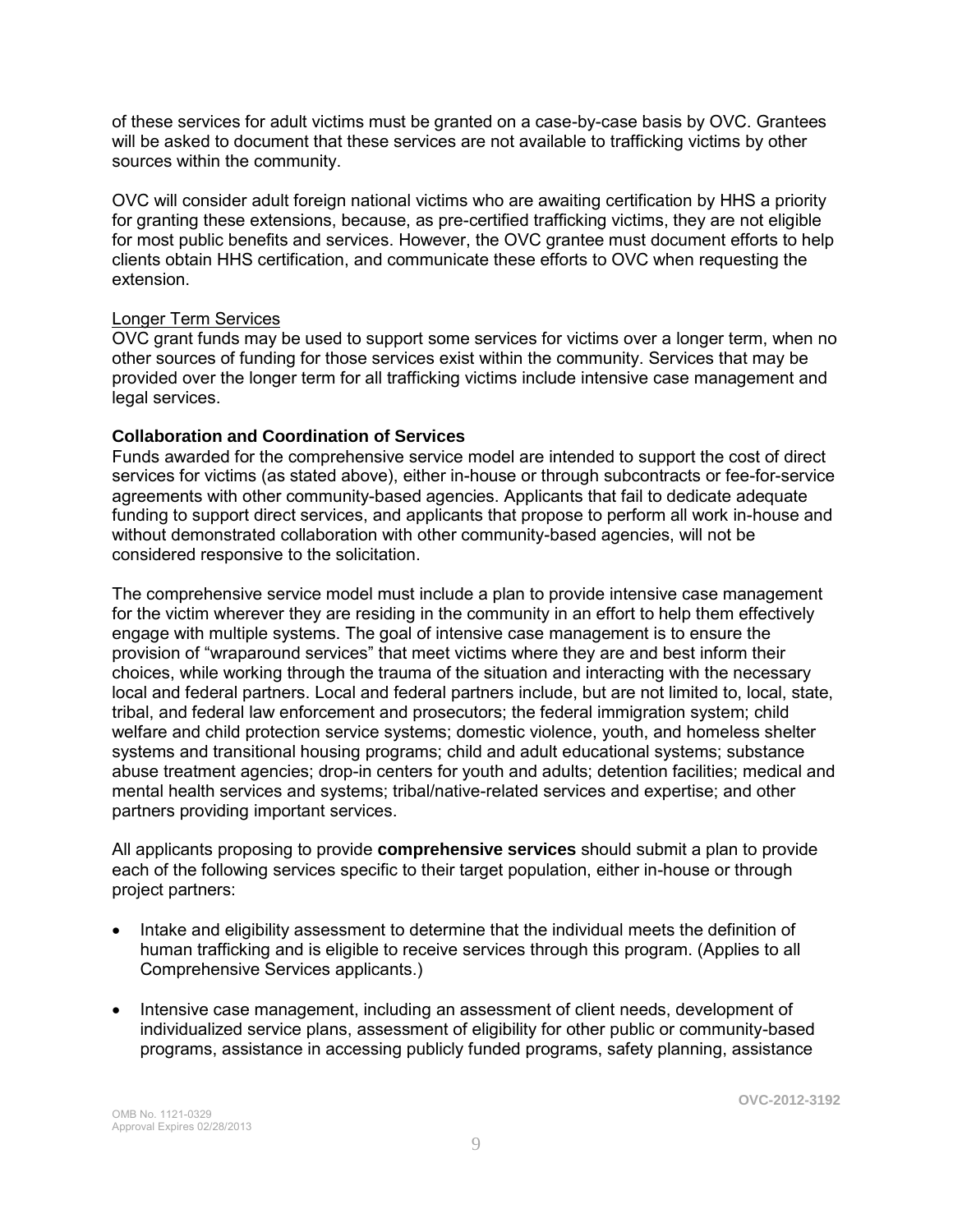with crime victim compensation claims when possible, information and referrals, documentation of services provided, and routine followup to ensure that the victim's needs are being addressed either in-house or through project partners. (Applies to all Comprehensive Services applicants.)

- Shelter/housing and sustenance: emergency, transitional, and long-term shelter for adult and minor, male, female, and transgender victims of sex and/or labor trafficking. This is considered a short-term service. (Applies to all Comprehensive Services applicants.)
- Medical care and substance abuse treatment. (Applies to all Comprehensive Services applicants.)
- Dental care. (Applies to all Comprehensive Services applicants.)
- Mental health treatment, emergency mental health assessments. (Applies to all Comprehensive Services applicants.)
- Individual counseling, group counseling, and peer-facilitated support or recovery groups. (Applies to all Comprehensive Services applicants.)
- Interpreter/translator services. (Applies to all Comprehensive Services applicants.)
- Legal immigration services, including assistance in screening the client to ensure that the victim meets the definition of human trafficking as described by the TVPA; explanation of legal rights and protections; assistance in obtaining certification for eligibility to apply for benefits to the same extent as refugees; assistance in applying for a T visa or other immigration relief; adjustment of status; assistance with applying for T visas for derivative family members; and general legal advocacy on matters that arise as a direct result of the human trafficking situation. (Applies to Comprehensive Services for Foreign National Victims applicants.)
- Assistance in achieving HHS certification as a victim of human trafficking, including coordination with law enforcement and allied experts to help eligible victims to achieve certification; coordination with federal law enforcement to request Continued Presence; assisting the victim in applying for a T visa; and, once certified, assisting the victim in obtaining necessary documents to support their application for services and programs for which they may be eligible. (Applies to Comprehensive Services for Foreign National Victims applicants.)
- Legal assistance on family and civil matters, including assistance in screening the client to ensure that the individual meets the definition of human trafficking as described by the TVPA; explanation of legal rights and protections; protection from abuse orders; victims' rights enforcement and compliance efforts; representation in family court; and emancipation of minors. (Applies to all Comprehensive Services applicants.) (Note: Criminal defense attorney services are not supported with funding through this project.)
- Victim advocacy and information about crime victims' rights and services. Examples of services in this area include referrals to and coordination with the victim/witness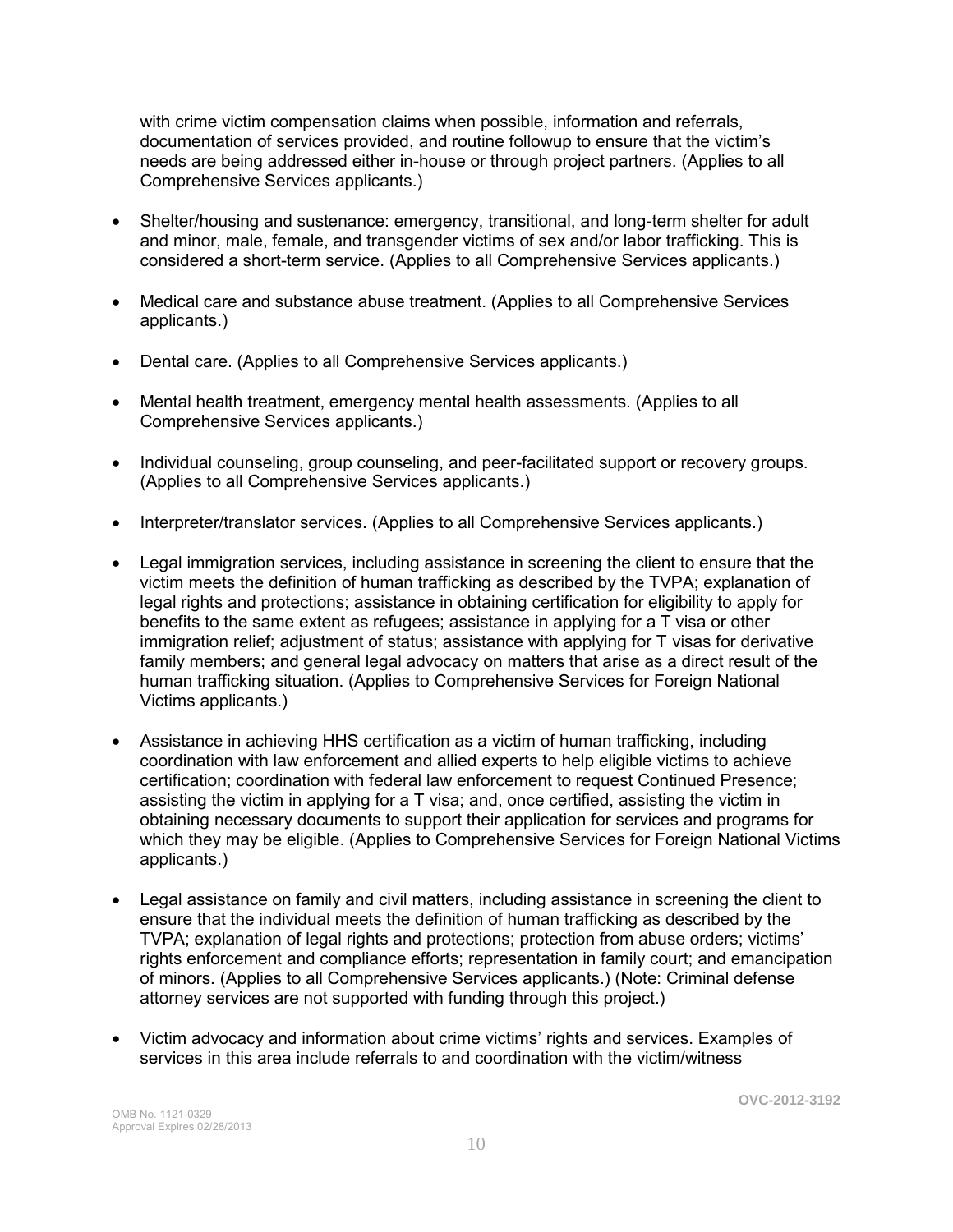coordinators with the Federal Bureau of Investigation, Immigration and Customs Enforcement, and U.S. Attorneys' Offices; victim/witness staff in District Attorneys' offices or in local law enforcement; victim advocates for intimate partner violence and domestic violence or sexual assault crisis centers; Child Advocacy Centers; and local Sexual Assault Response Teams, Sexual Assault Nurse Examiners, and Sexual Assault Forensic Examiner programs. Victim advocates within these settings may provide information on the status of an investigation or prosecution; assistance with the application process for state crime victim compensation benefits; sexual assault forensic medical exam options; accompaniment to court proceedings; additional comprehensive victim services, whether in-house or through referrals; and information to help clients exercise their rights as crime victims within the criminal justice process. (Applies to all Comprehensive Services applicants.)

- Literacy education and education/GED assistance, as well as job training and job placement services. (Applies to all Comprehensive Services applicants.)
- Transportation assistance, metro cards, and bus passes. (Applies to all Comprehensive Services applicants.)
- Life skills training, including managing personal finances, self-care, parenting classes, community orientation, and other programs that help clients achieve self-sufficiency. (Applies to all Comprehensive Services applicants.)
- 24-hour evening and weekend response to client emergencies and emergency calls from law enforcement. This includes hotline services, call forwarding systems, rotating on-call cell phones, and a protocol for responding to victim emergencies and emergency referrals afterhours.

**NOTE: The applicant must describe the staffing structure of its program, its plan for providing intensive case management for eligible victims of human trafficking, and how it will provide EACH of the direct services described above, either in-house or through project partners.** For services to be provided by project partners, the applicant must name the project partner that will provide the specific service and include (as an attachment to the application) a letter of intent or Memorandum of Understanding (MOU) describing the commitment from that organization and a description of the fee structure and cost to the grant (if any) for each service.

#### **Specialized Services**

### Specialized Mental Health and Legal Assistance Services

Many communities nationwide need support in providing timely, competent services to victims of human trafficking. This is particularly true in areas where victims are identified for the first time. In cases with large numbers of victims, the need for specialized services may exceed the resources of the community. As such, awards will be made under this solicitation to support two specialized victim services―mental health and legal services.

Successful applicants will demonstrate experience and expertise in providing mental health or legal services to victims of human trafficking. Providers must demonstrate their existing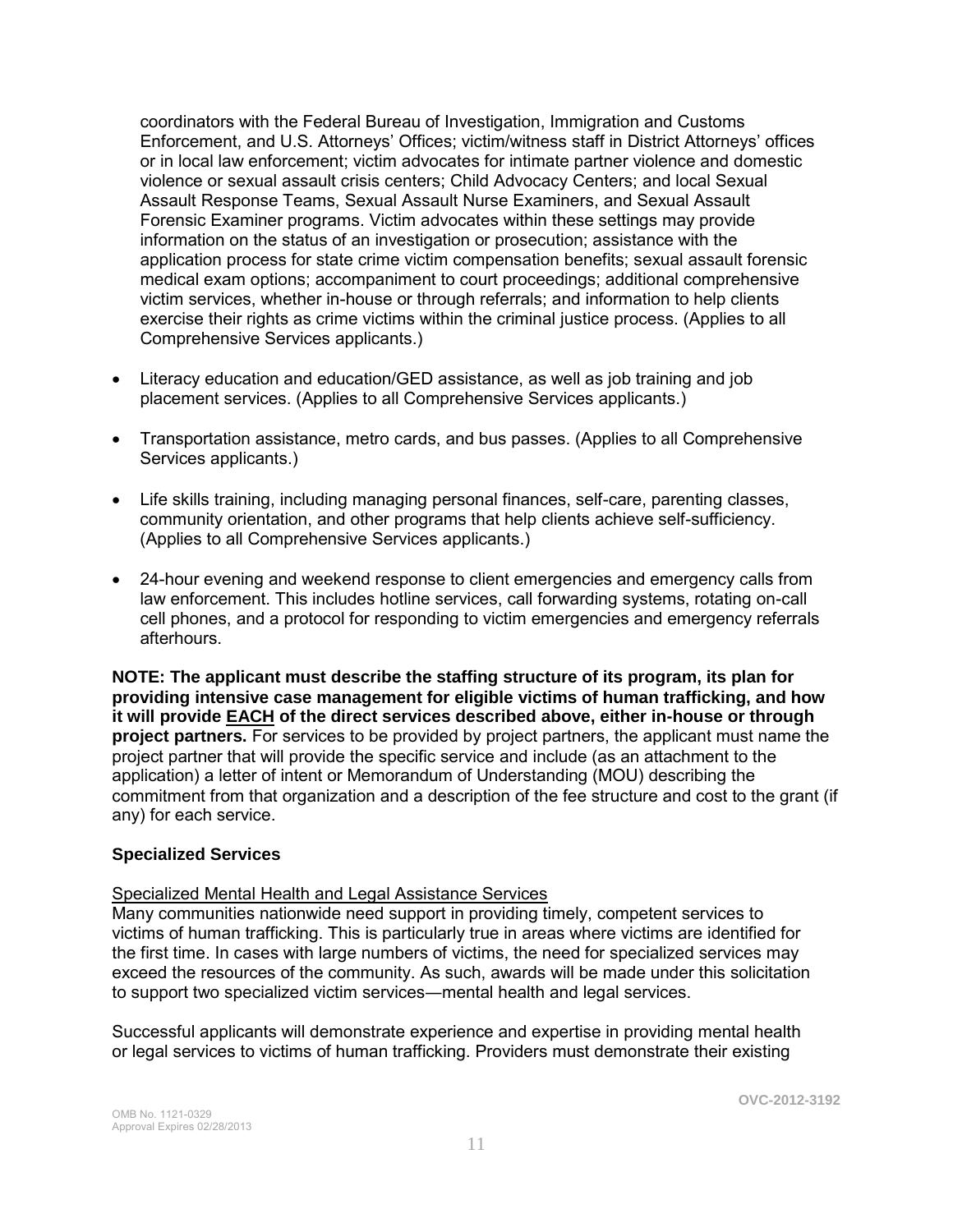capacity to marshal resources on an as-needed basis to provide one of these specialized services either throughout the United States or in a large geographic region, such as multiple states.

#### Mental Health Services for Adult or Minor Victims

Victims of human trafficking benefit from mental health assessments and treatment from practitioners that are culturally competent, versed in the dynamics of trafficking victimization and trauma, and familiar with evidenced-based mental health interventions.

Awards under this category will be made to applicants demonstrating expertise and experience in the provision of mental health assessments and trauma-informed and evidence-based mental health interventions. Applicants must also demonstrate the capacity to dispatch these services over a large geographic area with short notice. Awards under this category will also support training and technical assistance to mental health service providers in the large geographic area or region.

OVC will consider proposals that include alternative and culturally appropriate mental health interventions and trauma-informed practices that are documented as having successful outcomes or that demonstrate promise for reducing the impact of trauma and improving mental health outcomes for victims. All services must be supervised by an experienced mental health clinician.

Applicants must clearly describe the geographic area(s) in which they have the capacity to serve victims, a plan for dispatching services to those areas, and the length of time services can be offered to individual victims. Applications must also include plans to provide training and technical assistance to victim service providers and mental health practitioners so that services and interventions can be sustained on the local level.

#### Legal Assistance for Foreign National and Domestic Victims

Victims of human trafficking have a critical need for legal services from skilled, experienced providers who understand both the complex dynamics of human trafficking and the various legal remedies available to help victims achieve stability and self-sufficiency. The definition of human trafficking itself can be confusing for victim service professionals, particularly around the issues of force, fraud, coercion, and "labor exploitation" vs. "labor trafficking". Legal service providers throughout the United States have been instrumental in helping victim service programs screen individuals to help determine if an individual's circumstances meet the definition of human trafficking as defined by the TVPA, and in helping victims understand their legal rights and options.

Awards under this specialized category will be provided to organizations that propose to provide or dispatch legal services over a large geographic area or region to all trafficking victims (both foreign national and domestic). Awards under this category will also support training and technical assistance to legal service providers over a large geographic area or region.

Both foreign national and domestic clients may require legal assistance and advocacy to assert their rights as crime victims within the criminal justice process, understand and apply for protection from abuse orders, and provide representation in family court proceedings.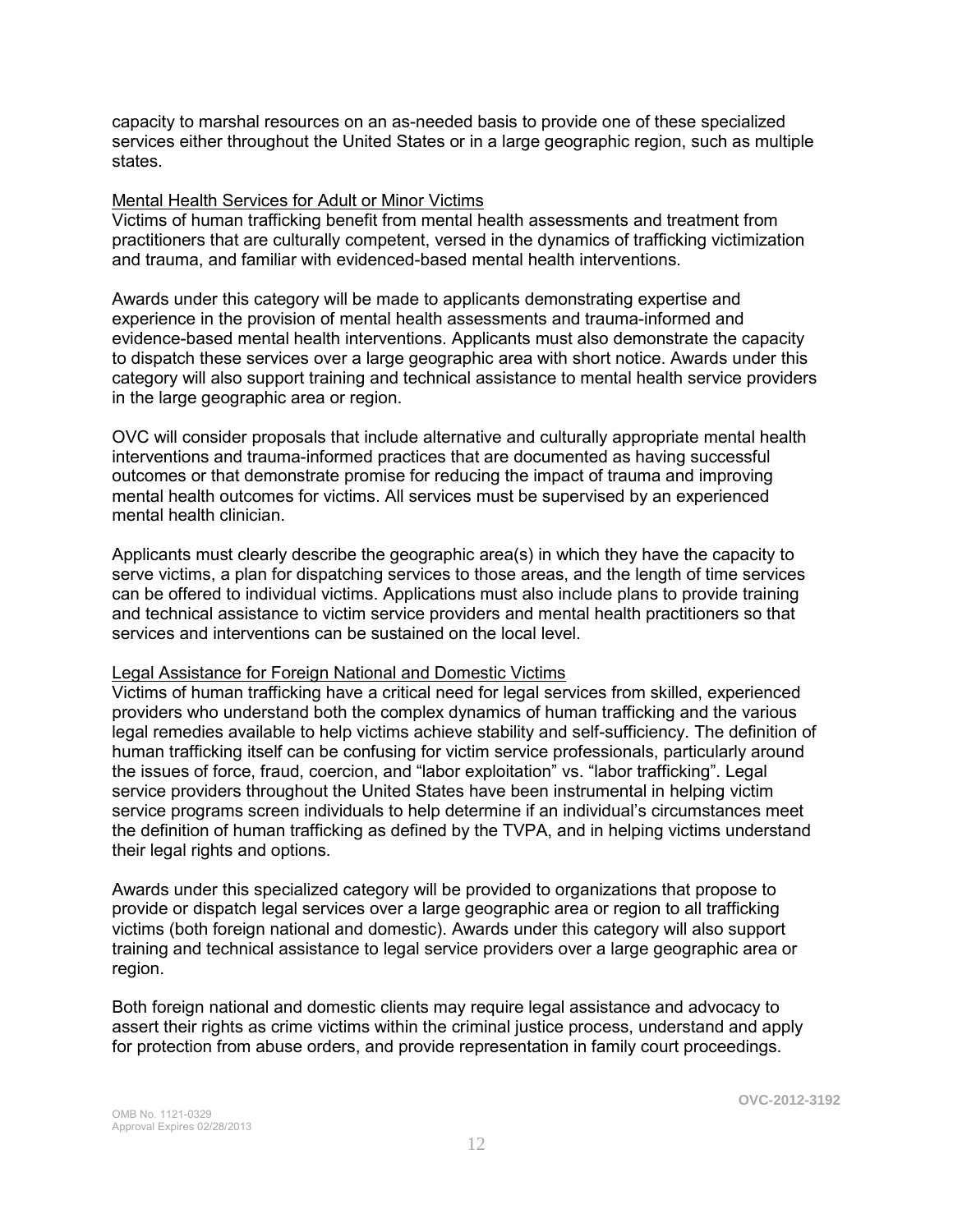Applicants applying under this category must demonstrate an understanding of the civil remedies available for trafficking victims. In addition, foreign national victims may require a range of legal immigration remedies to help them obtain temporary or permanent legal status in the United States, as well as "certification" for eligibility for services to the same extent as refugees. Services in this area may include screening the victim to determine the most appropriate course of action for immigration relief; assistance in applying for T or U visas; coordination with law enforcement to request Continued Presence; assistance in obtaining the necessary documents to support applications for immigration relief; assistance with T visas for derivative family members; special services for juvenile victims; and legal assistance with repatriation or family reunification.

Applicants must demonstrate the capacity to dispatch these services over a large geographic area and monitor client progress toward achieving legal assistance goals. Applicants may plan to engage pro bono attorneys to deliver these services to victims; however, the grantee must describe a plan for followup on each client's case to ensure that the pro bono attorneys are meeting with victims to address their legal needs.

Applicants must demonstrate a willingness and capacity to work in collaboration with law enforcement and victim service providers to provide legal services that are appropriate for each victim. Applicants must also demonstrate an understanding of the legal procedures in federal, state, and local criminal justice systems.

This award may support costs related to visa fees or application fees on behalf of the victim. Applicants must clearly describe the geographic area(s) in which they have the capacity to serve victims, a plan for dispatching services to those areas, and the length of time services can be offered to individual victims. Applicants must also include plans to provide training and technical assistance to victim service providers and legal service providers to sustain these services over the long term.

**For all applicants:** Successful applicants will have 90 days after the date of the award to secure formal MOUs, subcontracts, or letters of intent that fully demonstrate how each service will be provided. These documents must include the names of the organizations involved in the agreement; scope of the direct service(s) to be provided under the agreement; duration of the agreement; the total costs associated with the agreement (if applicable); estimated cost per victim for actual services provided—fee-for-service or no-cost; and maximum number (cap) of victims that may be served under the agreement (if applicable). If any of the required direct services above are to be provided pro bono or accessed through other government-subsidized programs, applicants must describe how services will be provided to victims without the use of grant funds.

#### **Training, Public Awareness, and Community Outreach**

All applicants must submit a training plan as a separate attachment to the application. Training and public awareness activities are integral to a community's response to human trafficking. **Under this program, OVC recommends that a minimum of 2 percent (but no more than 5 percent) of the total project budget be dedicated to conducting local trainings for project partners and other community members, and providing project staff with professional development opportunities** (including travel to attend local or national victim assistance or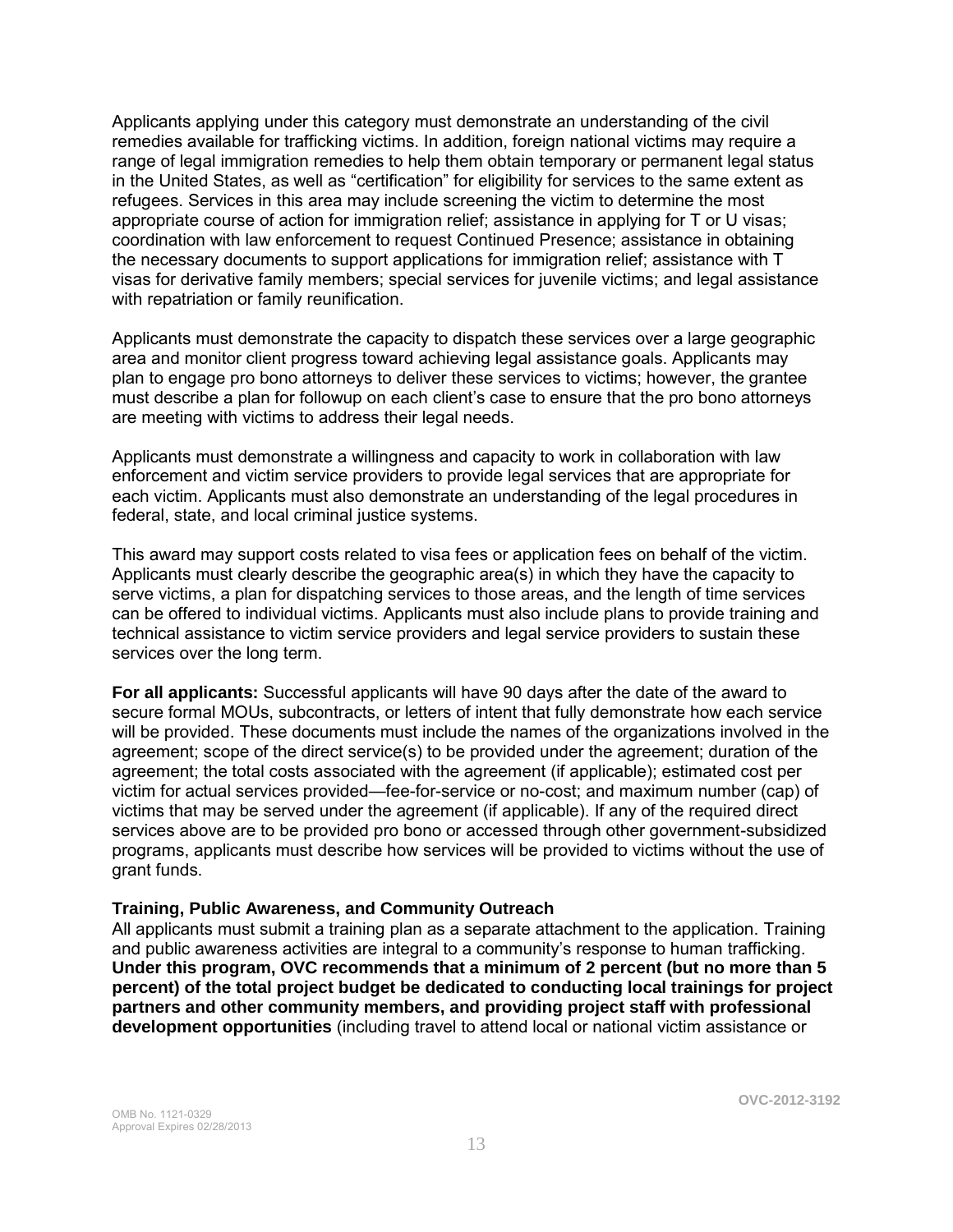regional or national trafficking conferences.) See page 24 for more information about training and how training funds should be allocated in the budget.

### **Evaluation**

All applicants must submit an evaluation plan as a separate attachment to the application. Evaluation is necessary to ensure projects meet intended goals related to service provision and impact on victims of human trafficking. Interim and final evaluation reports must be submitted to OVC. **Under this program, OVC recommends that a minimum of 5 percent of the total project budget be used to support a program evaluation.** 

Applicants may propose to hire an evaluation consultant or utilize existing staff with appropriate expertise. Funds allocated for evaluation may also be used to support activities related to data collection for OVC-required performance measures. (See "Performance Measures," pages 17– 18, and "Data Collection," page 14.)

The evaluation plan must identify the evaluation consultant or key staff who will conduct evaluation activities; qualifications of the consultant or staff selected to conduct evaluation activities; the basic framework and timeline of evaluation activities; and the costs associated with evaluation activities.

### **Data Collection**

All applicants must submit a plan for collecting the performance measure data required under this solicitation as a separate attachment to the application. The plan must include the applicants proposed methods of collecting the data for the performance measures listed on page 17–18. The applicant should also state a commitment to using the online Trafficking Information Management System (TIMS).

OVC has developed an online TIMS database to assist grantees with collecting and organizing performance measure data, as well as meeting OVC reporting requirements. TIMS helps collect data related to the number of clients served, client demographics, number and types of services provided, referral sources, types of outreach activities, and number and disciplines of professionals trained. All successful applicants under this solicitation will be required to use TIMS. Applicants will receive access to TIMS and the TIMS Users Guide. Successful applicants will be required to submit project-specific TIMS data to OVC and its Training and Technical Assistance Center (TTAC) every 6 months to coincide with the submission of semiannual progress reports. OVC TTAC provides detailed training and technical assistance on the use of the TIMS database for OVC's grantees.

### **Grants Versus Cooperative Agreements**

Cooperative agreements are used when **substantial** collaboration is anticipated between OVC and the award recipient during performance of the proposed activities. Responsibility for general oversight and redirection of the project, if necessary, rests with OVC. OVC will review and approve all activities in the requirements under the various stages as enumerated in the solicitation. This includes review and approval in a timely manner of all key personnel selections, consultants, assessments, plans, instruments, manuals, and documents developed or identified for use during the project, with suggestions for modifications. Responsibility for the coordination of topics addressed or services rendered will be shared by OVC and the recipient. Where appropriate, the recipient will act jointly with OVC to determine modifications to the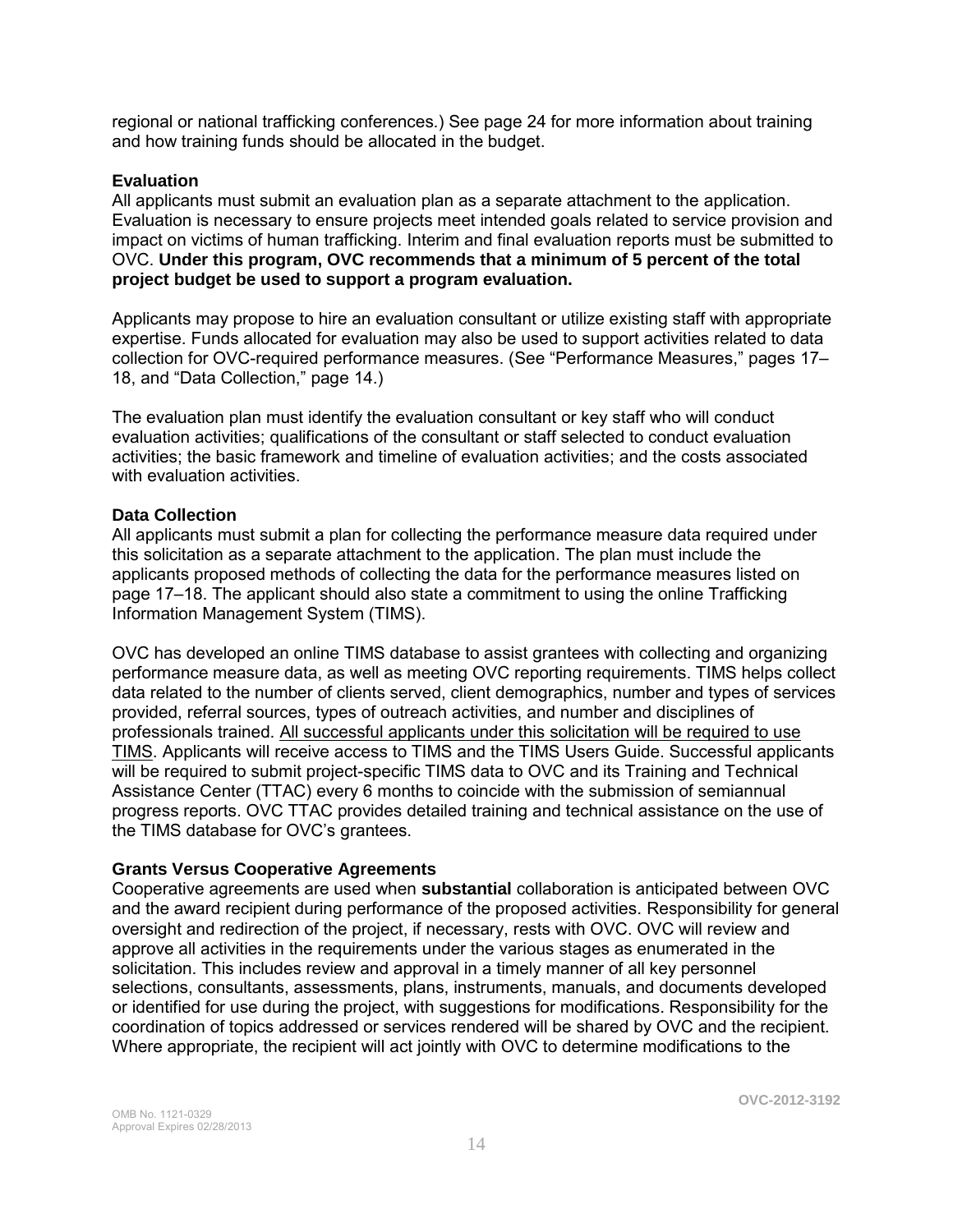program plan or budget, and design data collection instruments. In executing this responsibility, OVC requires that its program specialist meet periodically with the recipient (as determined by OVC) throughout the life of the project to discuss project activities, plans, problems, and solutions. Responsibility for the day-to-day conduct of the project rests with the recipient. This specifically includes operations, data collection, analysis, and interpretation.

### **Evidence-based Programs or Practices**

OJP considers programs and practices to be evidence-based when their effectiveness has been demonstrated by causal evidence (generally obtained through one or more outcome evaluations). Causal evidence documents a relationship between an activity or intervention (including technology) and its intended outcome, including measuring the direction and size of a change, and the extent to which a change may be attributed to the activity or intervention. Causal evidence depends on the use of scientific methods to rule out, to the extent possible, alternative explanations for the documented change. The strength of causal evidence, based on the factors described above, will influence the degree to which OJP considers a program or practice to be evidence-based. OJP's CrimeSolutions.gov Web site is one resource that applicants can use to find information about evidence-based programs in criminal justice, juvenile justice, and crime victim services.

### **Amount and Length of Awards**

All awards are subject to the availability of appropriated funds and any modifications or additional requirements that may be imposed by law.

**Award Amount:** OVC anticipates making awards ranging from \$200,000 to \$400,000 for a combined period of 2 years (24 months). OVC retains the right to exercise discretion in setting award amounts. OVC also retains the right to make funding decisions based on documented numbers of victims identified and served with specific geographic regions.

- Maximum awards of \$400,000 will only be made to successful applicants that submit proposals under the category of Comprehensive Services for All Victims of Human Trafficking, document a clear plan and capacity for serving all victims, and document a history of serving a substantive number of human trafficking victims. (See page 6).
- Awards of between \$200,000 and \$300,000 will be made to successful applicants that submit proposals under the categories of Comprehensive Services for Foreign National Victims of Human Trafficking **or** Comprehensive Services for Domestic Victims of Human Trafficking. (See page 6.)
- Awards of between \$200,000 and \$300,000 will be made to successful applicants that submitted proposals under the categories of Specialized Mental Health Services **or**  Specialized Legal Services. (See page 7.)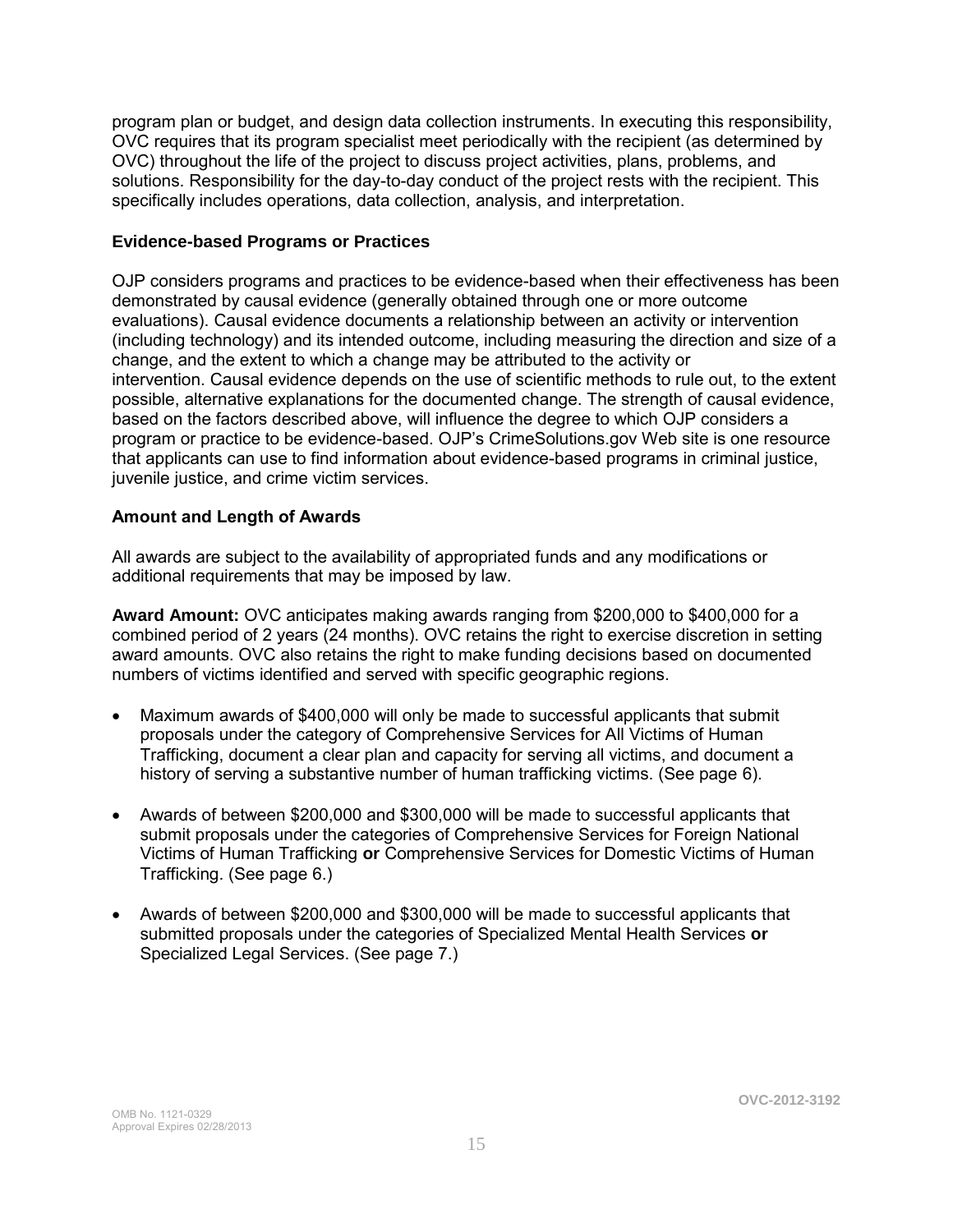### **Budget Information**

#### **Limitation on Use of Award Funds for Employee Compensation; Waiver**

With respect to any award of more than \$250,000 made under this solicitation, federal funds may not be used to pay total cash compensation (salary plus bonuses) to any employee of the award recipient at a rate that exceeds 110 percent of the maximum annual salary payable to a member of the Federal Government's Senior Executive Service (SES) at an agency with a Certified SES Performance Appraisal System for that year. The 2012 salary table for SES employees is available at [www.opm.gov/oca/12tables/indexSES.asp.](http://www.opm.gov/oca/12tables/indexSES.asp) Note: A recipient may compensate an employee at a higher rate, provided the amount in excess of this compensation limitation is paid with non-federal funds. (Any such additional compensation will not be considered matching funds where match requirements apply.)

The limitation on compensation rates allowable under an award may be waived on an individual basis at the discretion of the Assistant Attorney General (AAG) for OJP. An applicant requesting a waiver should include a detailed justification in the budget narrative of its application. Unless the applicant submits a waiver request and justification with the application, the applicant should anticipate that OJP will request the applicant to adjust and resubmit its budget.

The justification should include the particular qualifications and expertise of the individual, the uniqueness of the service being provided, the individual's specific knowledge of the program or project being undertaken with award funds, and a statement explaining that the individual's salary is commensurate with the regular and customary rate for an individual with his/her qualifications and expertise, and for the work to be done.

#### **Minimization of Conference Costs**

No OJP funding can be used to purchase food and/or beverages for any meeting, conference, training, or other event. Exceptions to this restriction may be made only in cases where such sustenance is not otherwise available (i.e., extremely remote areas), or where a special presentation at a conference requires a plenary address where there is no other time for sustenance to be obtained. Such an exception would require prior approval from OJP. This restriction does not apply to water provided at no cost, but does apply to any and all other refreshments, regardless of the size or nature of the meeting. Additionally, this restriction does not impact direct payment of per diem amounts to individuals in a travel status under your organization's travel policy.

Updated Department of Justice (DOJ) and OJP guidance on conference planning, minimization of costs, and conference cost reporting will be forthcoming and will be accessible on the OJP Web site at [www.ojp.usdoj.gov/funding/funding.htm.](http://www.ojp.usdoj.gov/funding/funding.htm)

### **Costs Associated With Language Assistance (if applicable)**

If an applicant proposes a program or activity that would deliver services or benefits to individuals, the costs of taking reasonable steps to provide meaningful access to those services or benefits by individuals with limited English proficiency may be allowable costs. Reasonable steps to provide meaningful access to services or benefits may include interpretation or translation services where appropriate.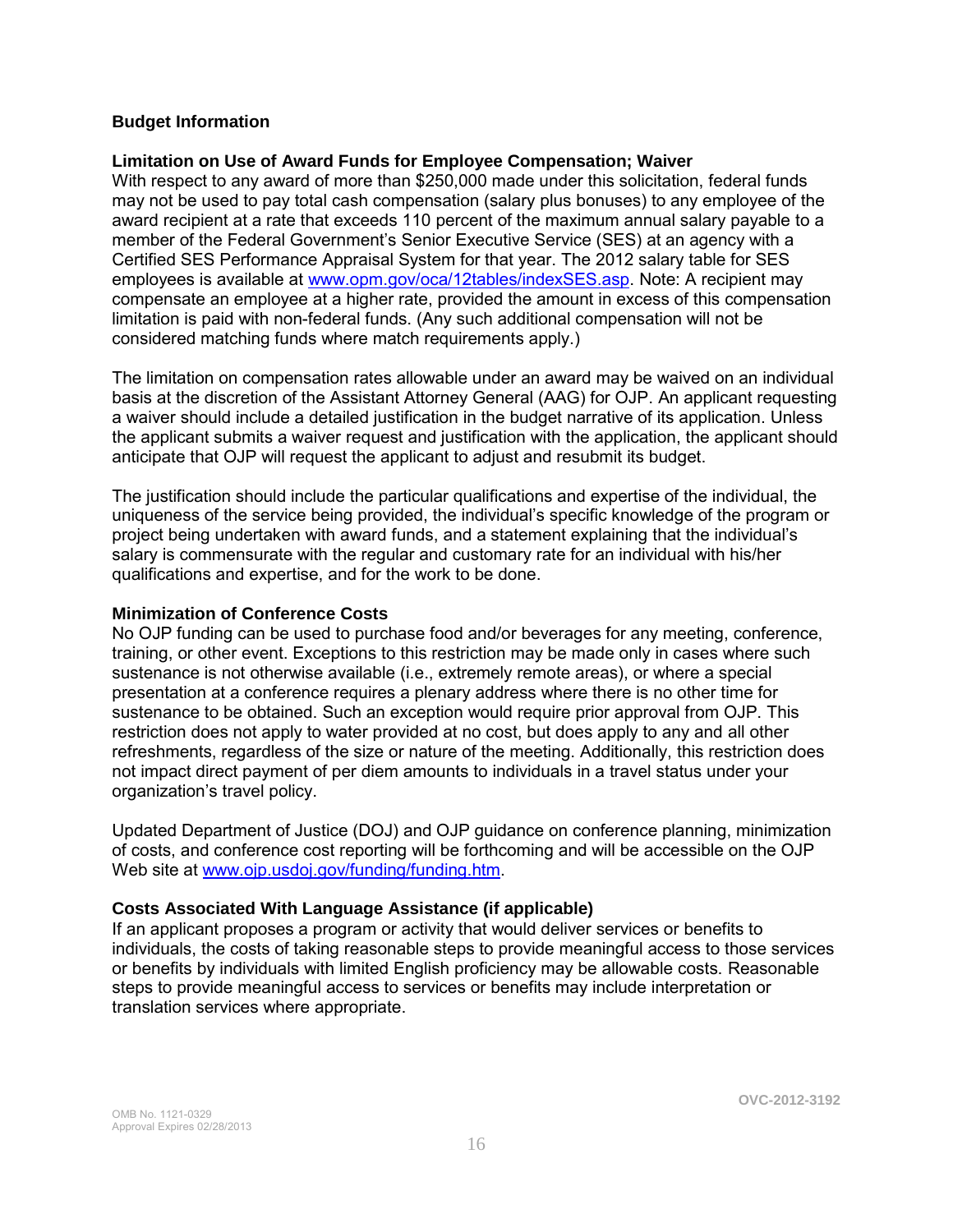For additional information, see the "Civil Rights Compliance" section of the OJP "Other Requirements for OJP Applications" Web page [\(www.ojp.usdoj.gov/funding/other\\_requirements.htm\)](http://www.ojp.usdoj.gov/funding/other_requirements.htm).

### **Match Requirement (cash or in-kind)**

Federal funds awarded under this program may not cover more than 75 percent of the total costs of the project being funded. The applicant must identify the source of the 25 percent nonfederal portion of the total project costs and how match funds will be used. If a successful applicant's proposed match exceeds the required match amount, the match amount that is incorporated into its OJP-approved budget is mandatory and subject to audit. (Match is restricted to the same uses of funds as allowed for the federal funds.) Applicants may satisfy this match requirement with either cash or in-kind services. The formula for calculating the match is:

Federal Award Amount = Adjusted (Total) Project Costs Federal Share Percentage

Required Recipient's Share Percentage x Adjusted Project Cost = Required Match

**Example:** 75%/25% match requirement: for a federal award amount of \$400,000, match would be calculated as follows:

 $$400,000 = $533,333$  25% x \$533,333 = \$133,333 match 75%

### **Performance Measures**

To assist the Department in fulfilling its responsibilities under the Government Performance and Results Act of 1993 (GPRA), Public Law 103-62, and the GPRA Modernization Act of 2010, Public Law 111–352, applicants that receive funding under this solicitation must provide data that measure the results of their work done under this solicitation. Any award recipient will be required, post-award, to provide the data requested in the "Data Grantee Provides" column so that OJP can calculate values for the "Performance Measures" column. Performance measures for this solicitation are as follows:

| <b>Objective</b>                                                                                                      | <b>Performance Measure(s)</b>                                       | <b>Data Grantee Provides</b>                                                                                                                                                            |
|-----------------------------------------------------------------------------------------------------------------------|---------------------------------------------------------------------|-----------------------------------------------------------------------------------------------------------------------------------------------------------------------------------------|
| Provide high-quality<br>and timely<br>comprehensive or<br>specialized services<br>to victims of human<br>trafficking. | Percent increase in the<br>number of trafficking<br>victims served. | The number of NEW foreign national<br>trafficking victims served for the first<br>time during the reporting period, broken<br>down by the type of trafficking (sex,<br>labor, or both). |
|                                                                                                                       |                                                                     | The number of NEW domestic<br>trafficking victims served for the first<br>time during the reporting period, broken<br>down by the type of trafficking (sex,<br>labor, or both).         |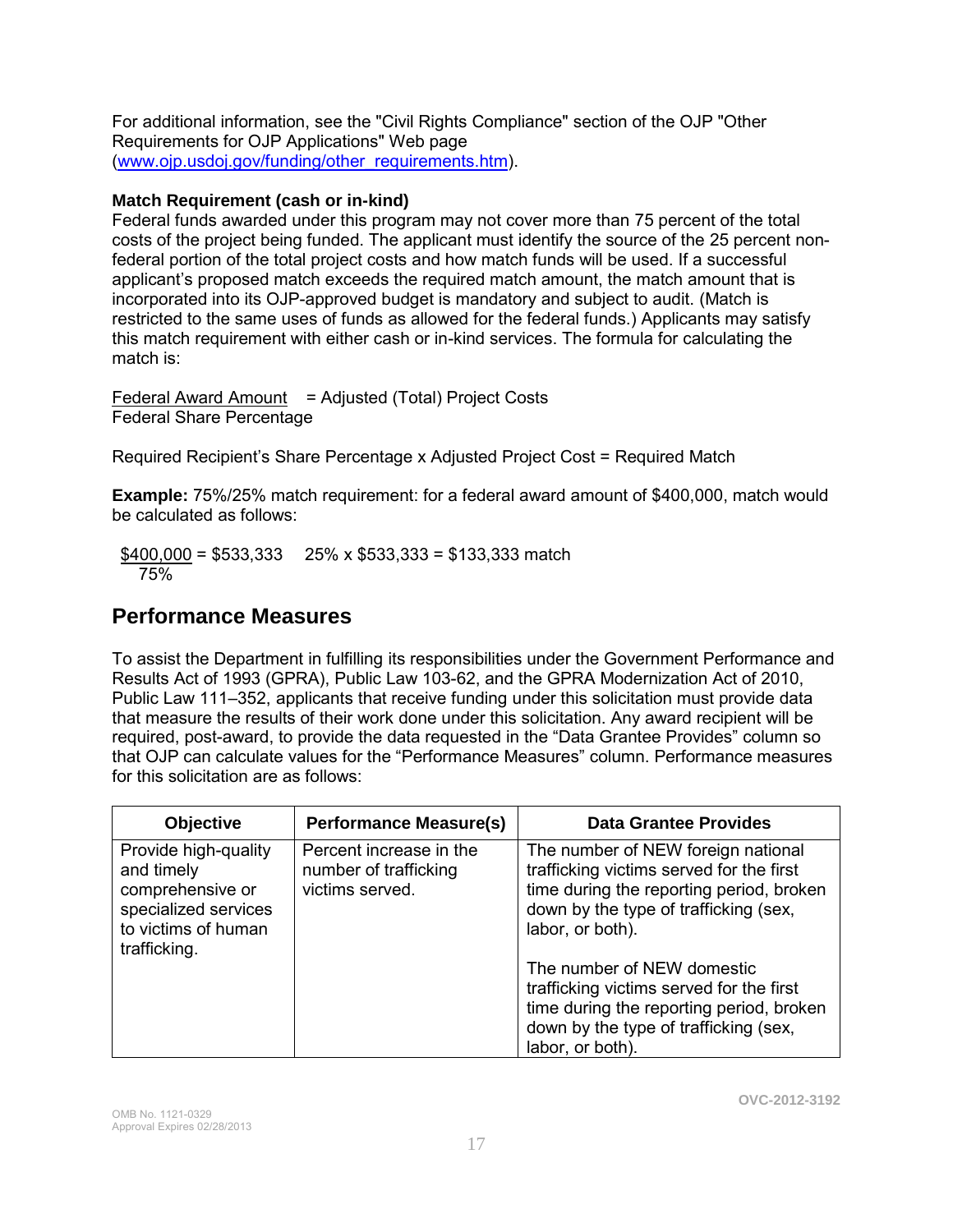|                                                                                                                                                                                                |                                                                                                                                                   | The TOTAL number of trafficking<br>victims served during the reporting<br>period. (This includes new clients and<br>existing clients served during the<br>reporting period.) |
|------------------------------------------------------------------------------------------------------------------------------------------------------------------------------------------------|---------------------------------------------------------------------------------------------------------------------------------------------------|------------------------------------------------------------------------------------------------------------------------------------------------------------------------------|
|                                                                                                                                                                                                | Percentage of grantees<br>that report the capacity to<br>provide the full range of<br>comprehensive services.                                     | Number and types of services provided<br>to trafficking victims during the reporting<br>period, broken down by type of service.                                              |
| Enhance the ability of<br>professionals and<br>key stakeholders<br>within the community<br>to better understand<br>human trafficking and<br>more effectively<br>identify and serve<br>victims. | Number and types of<br>professionals who received<br>training in identifying<br>human trafficking victims<br>and providing services to<br>them.   | Number of professionals who received<br>training in identifying human trafficking<br>and serving victims during the reporting<br>period, broken down by discipline.          |
| Enhance interagency<br>collaboration and the<br>coordinated<br>community response<br>to victims of<br>trafficking.                                                                             | Percent increase in the<br>number of collaborative<br>partners working with the<br>OVC-funded organization<br>to serve victims of<br>trafficking. | Number of collaborative partners<br>serving trafficking victims at the<br>beginning and end of the reporting<br>period.                                                      |

Submission of performance measures data is not required for the application. Instead, applicants should discuss within a separate attachment their proposed methods for collecting data for performance measures. Refer to the section "What an Application Should Include" on pages 21–28 for additional information.

### **Note on Project Evaluations**

Applicants that propose to use funds awarded through this solicitation to conduct project evaluations should be aware that certain project evaluations (such as systematic investigations designed to develop or contribute to generalizable knowledge) may constitute "research" for purposes of applicable DOJ human subject's protection regulations. However, project evaluations that are intended only to generate internal improvements to a program or service, or are conducted only to meet OJP's performance measure data reporting requirements likely do not constitute "research." Applicants should provide sufficient information for OJP to determine whether the particular project they propose would either intentionally or unintentionally collect and/or use information in such a way that it meets the DOJ regulatory definition of research.

Research, for the purposes of human subjects protections for OJP-funded programs, is defined as "a systematic investigation, including research development, testing, and evaluation, designed to develop or contribute to generalizable knowledge" 28 C.F.R. § 46.102(d). For additional information on determining whether a proposed activity would constitute research, see the decision tree to assist applicants on the "Research and the Protection of Human Subjects" section of the OJP "Other Requirements for OJP Applications" Web page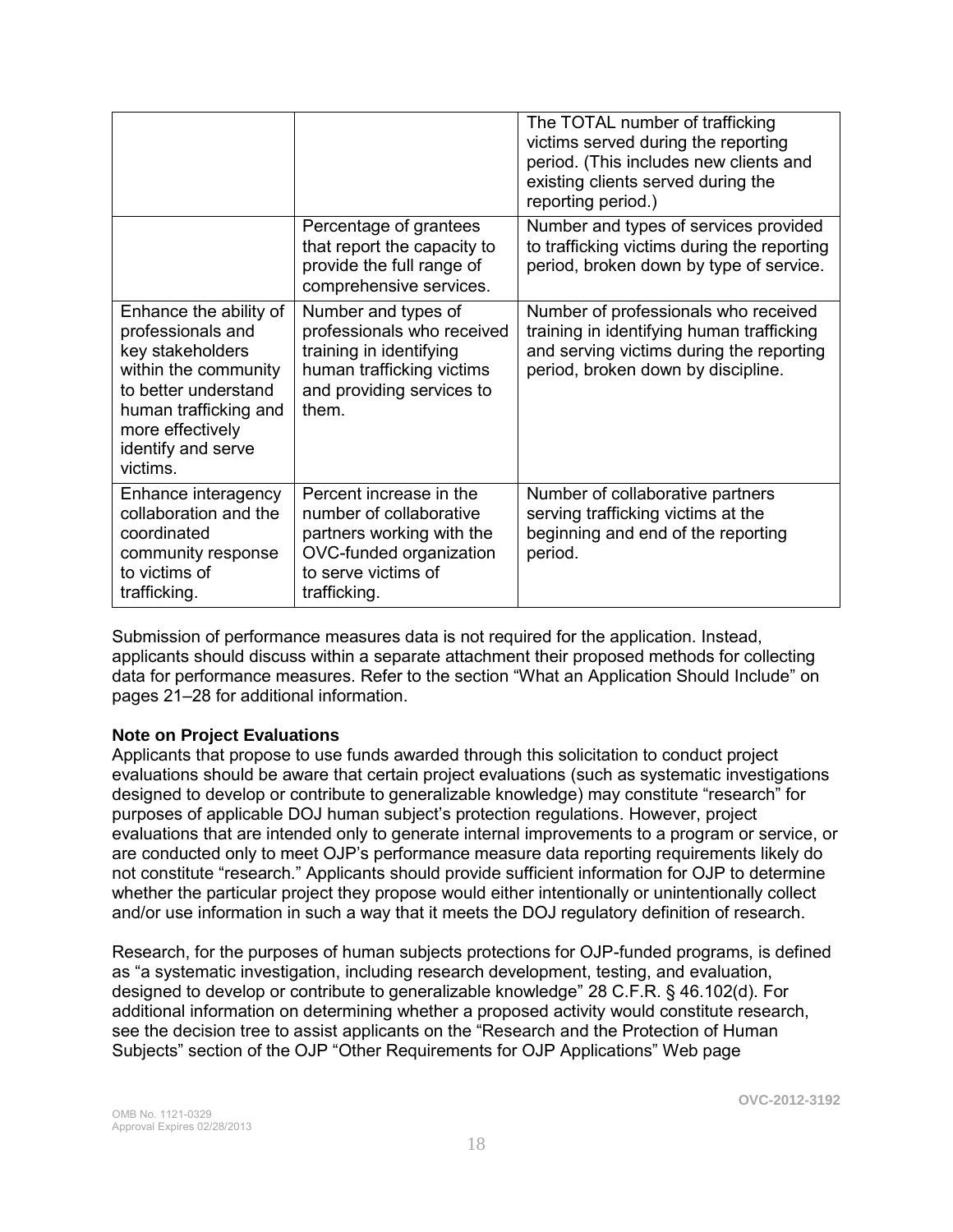[\(www.ojp.usdoj.gov/funding/other\\_requirements.htm\)](http://www.ojp.usdoj.gov/funding/other_requirements.htm). Applicants whose proposals may involve a research or statistical component also should review the "Confidentiality" section on that Web page.

### **Notice of Post-Award FFATA Reporting Requirement**

Applicants should anticipate that OJP will require all recipients (other than individuals) of awards of \$25,000 or more under this solicitation, consistent with the Federal Funding Accountability and Transparency Act of 2006 (FFATA), to report award information on any first-tier subawards totaling \$25,000 or more, and, in certain cases, to report information on the names and total compensation of the five most highly compensated executives of the recipient and first-tier subrecipients. Each applicant entity must ensure that it has the necessary processes and systems in place to comply with the reporting requirements should it receive funding. Reports regarding subawards will be made through the FFATA Subaward Reporting System (FSRS) found at [www.fsrs.gov.](https://www.fsrs.gov/)

Please note also that applicants should anticipate that no subaward of an award made under this solicitation may be made to a subrecipient (other than an individual) unless the potential subrecipient acquires and provides a Data Universal Numbering System (DUNS) number.

### **How To Apply**

Applications will be submitted through Grants.gov. Grants.gov is a "one-stop storefront" that provides a unified process for all customers of federal awards to find funding opportunities and apply for funding. Complete instructions on how to register and submit an application can be found at [www.Grants.gov.](http://www.grants.gov/) If the applicant experiences technical difficulties at any point during this process, call the Grants.gov Customer Support Hotline at **1–800–518–4726** (**606–545–5035**  for applicants that reside outside the U.S.), 24 hours a day, 7 days a week, except federal holidays. Registering with Grants.gov is a one-time process; however, **processing delays may occur, and it can take up to several weeks** for first-time registrants to receive confirmation and a user password. OJP highly recommends that applicants start the registration process as early as possible to prevent delays in submitting an application package by the specified application deadline.

All applicants are required to complete the following steps:

1. **Acquire a DUNS number.** In general, the Office of Management and Budget requires that all applicants (other than individuals) for federal funds include a DUNS number in their applications for a new award or renewal of an existing award. A DUNS number is a unique nine-digit sequence recognized as the universal standard for identifying and keeping track of entities receiving federal funds. The identifier is used for tracking purposes and to validate address and point of contact information for federal assistance applicants, recipients, and subrecipients. The DUNS number will be used throughout the grant life cycle. Obtaining a DUNS number is a free, one-time activity. Obtain a DUNS number by calling Dun and Bradstreet at 1-866-705-5711 or by applying online at [www.dnb.com.](http://www.dnb.com/) A DUNS number is usually received within 1–2 business days.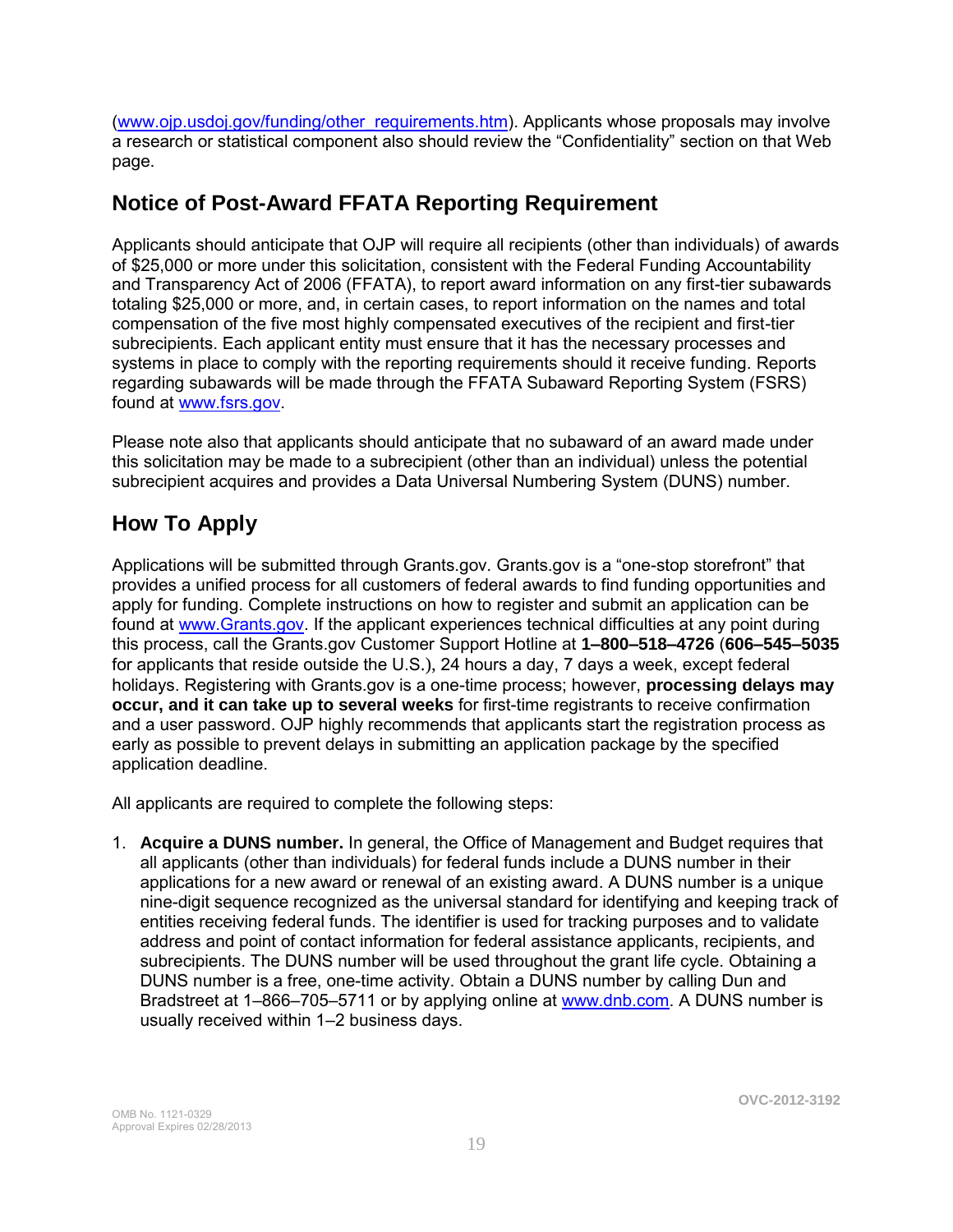- 2. **Acquire or renew registration with the Central Contractor Registration (CCR) database.** OJP requires that all applicants (other than individuals) for federal financial assistance maintain current registrations in the CCR database. An applicant must be registered in the CCR database to successfully register in Grants.gov. The CCR database is the repository for standard information about federal financial assistance applicants, recipients, and subrecipients. Organizations that have previously submitted applications via Grants.gov are already registered with CCR, as it is a requirement for Grants.gov registration. Note, however, that applicants must **update or renew their CCR registration annually** to maintain an active status. Information about CCR registration procedures can be accessed at [www.ccr.gov.](http://www.ccr.gov/)
- 3. **Acquire an Authorized Organization Representative (AOR) and a Grants.gov username and password.** Complete the AOR profile on Grants.gov and create a username and password. The applicant organization's DUNS number must be used to complete this step. For more information about the registration process, go to [www.grants.gov/applicants/get\\_registered.jsp.](http://www.grants.gov/applicants/get_registered.jsp)
- 4. **Acquire confirmation for the AOR from the E-Business Point of Contact (E-Biz POC).**  The E-Biz POC at the applicant organization must log into Grants.gov to confirm the applicant organization's AOR. Note that there can be more than one AOR for the organization.
- 5. **Search for the funding opportunity on Grants.gov.** Use the following identifying information when searching for the funding opportunity on Grants.gov. The Catalog of Federal Domestic Assistance (CFDA) number for this solicitation is 16.320, titled *"*Services for Trafficking Victims*,"* and the funding opportunity number is OVC-2012-3192.
- 6. **Complete the Disclosure of Lobbying Activities.** All applicants must complete this information. An applicant that expends any funds for lobbying activities must provide the detailed information requested on the *Disclosure of Lobbying Activities* form (SF-LLL). An applicant that does not expend any funds for lobbying activities should enter "N/A" in the required highlighted fields.
- 7. **Submit an application consistent with this solicitation by following the directions in Grants.gov.** Within 24–48 hours after submitting the electronic application, the applicant should receive an e-mail validation message from Grants.gov. The validation message will state whether the application has been received and validated, or rejected, with an explanation. **Important:** Applicants are urged to submit applications **at least 72 hours prior** to the due date of the application to allow time to receive the validation message and to correct any problems that may have caused a rejection notification.

**Note: Grants.gov will forward the application to OJP's Grants Management System (GMS). GMS does not accept executable file types as application attachments**. These disallowed file types include, but are not limited to, the following extensions: ".com," ".bat," ".exe," ".vbs," ".cfg," ".dat," ".db," ".dbf," ".dll," ".ini," ".log," ".ora," ".sys," and ".zip."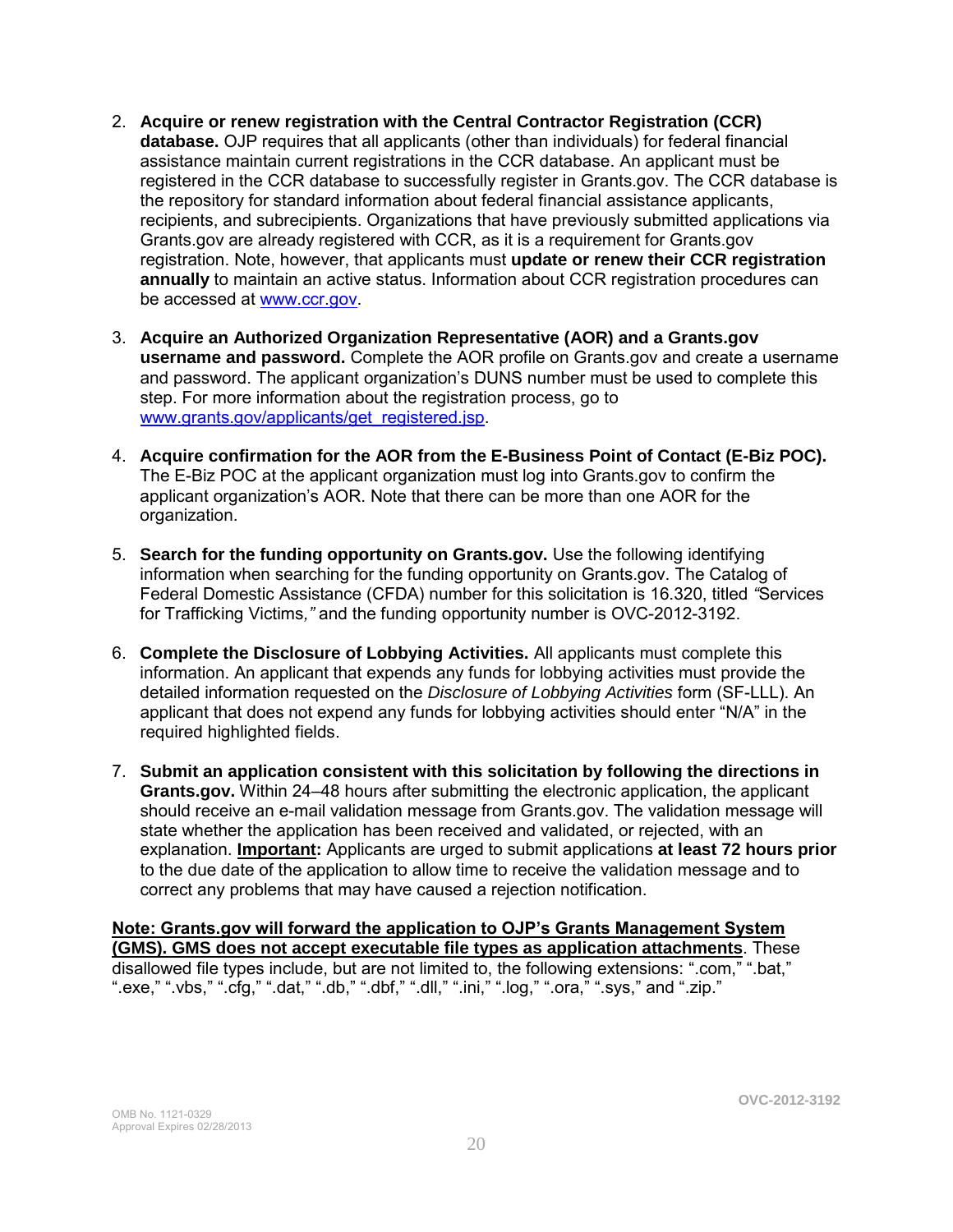### **Note: Duplicate Applications**

If an applicant submits multiple versions of an application, OVC will review the most recent version submitted.

#### **Experiencing Unforeseen Grants.gov Technical Issues**

If an applicant experiences unforeseen Grants.gov technical issues beyond the applicant's control that prevent submission of its application by the deadline, the applicant must e-mail the OVC contacts identified in the Contact Information section on the title page **within 24 hours after the application deadline** and request approval to submit its application. The applicant must include in the e-mail a description of the technical difficulties, a timeline of submission efforts, the complete grant application, the applicant DUNS number, and Grants.gov Help Desk tracking number(s) the applicant has received. **Note: Requests are not automatically approved by OVC***.* After the program office reviews all of the information submitted and contacts the Grants.gov Help Desk to validate the technical issues reported, OJP will contact the applicant to either approve or deny the request to submit a late application. If the technical issues reported cannot be validated, the application will be rejected as untimely.

The following conditions are not valid reasons to permit late submissions: (1) failure to begin the registration process in sufficient time, (2) failure to follow Grants.gov instructions on how to register and apply as posted on its Web site, (3) failure to follow all of the instructions in the OJP solicitation, and (4) technical issues experienced with the applicant's computer or information technology environment, including firewalls.

Notifications regarding known technical problems with Grants.gov, if any, are posted at the top of the OJP funding Web page at [www.ojp.usdoj.gov/funding/solicitations.htm.](http://www.ojp.gov/funding/solicitations.htm)

### **What an Application Should Include**

Applicants should anticipate that failure to submit an application that contains all of the specified elements may negatively affect the review of the application; and, should a decision be made to make an award, it may result in the inclusion of special conditions that preclude access to or use of award funds pending satisfaction of the conditions.

Moreover, applicants should anticipate that applications that are unresponsive to the scope of the solicitation, or that do not include application elements designated by OVC to be critical, will neither proceed to peer review nor receive further consideration. Under this solicitation, OVC has designated the following application elements as critical: Program Narrative, Budget Detail Worksheet, and Budget Narrative. The Budget Narrative and the Budget Detail Worksheet may be combined in one document; however, if only one document is submitted, it must contain **both** narrative and detail information.

OJP strongly recommends use of appropriately descriptive file names (e.g*.*, "Program Narrative," "Budget Detail Worksheet and Budget Narrative," "Timelines," "Memoranda of Understanding," "Resumes") for all attachments. OJP recommends that resumes be included in a single file.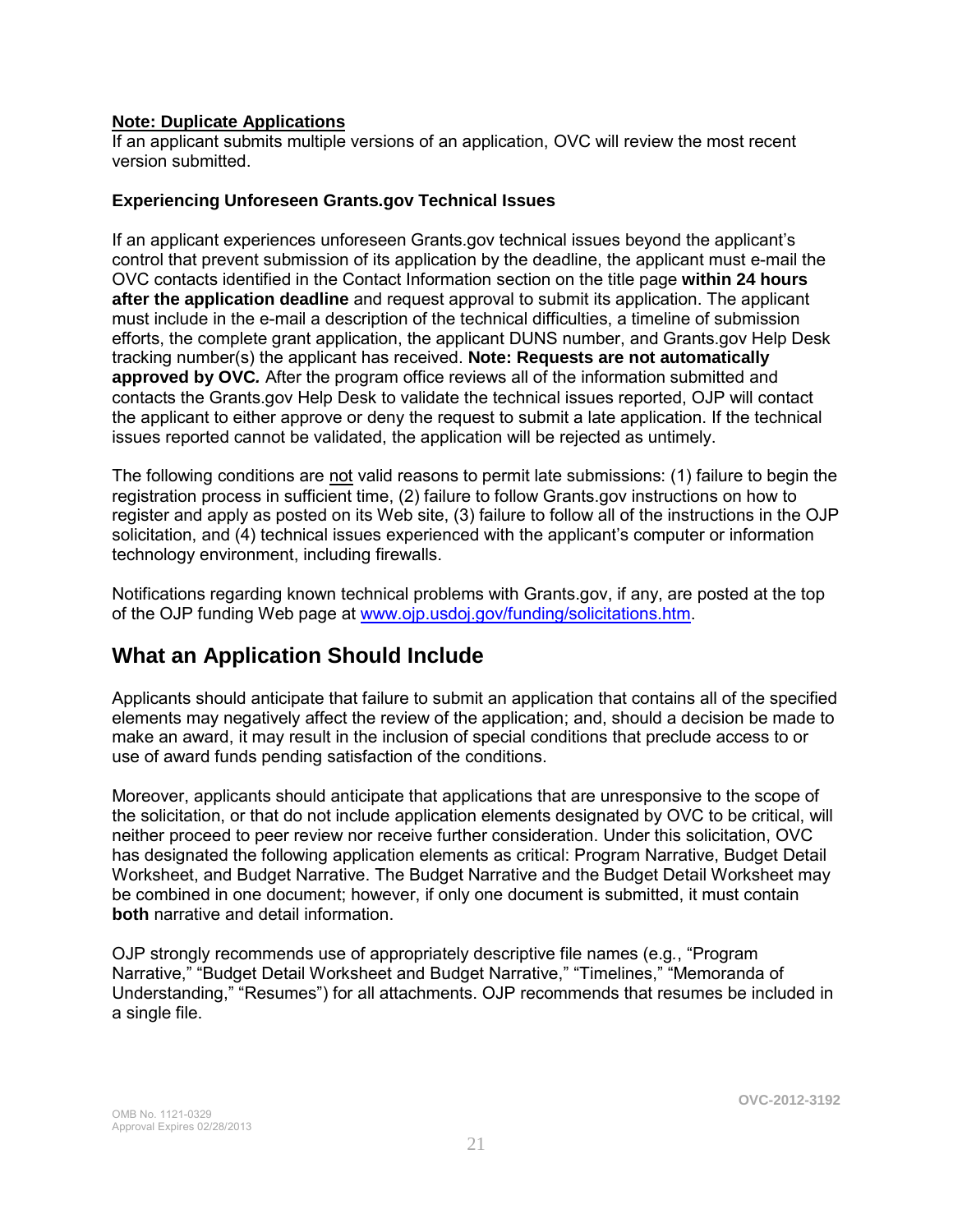### 1. **Information To Complete the Application for Federal Assistance (SF-424)**

The SF-424 is a standard form required for use as a cover sheet for submission of preapplications, applications, and related information. Grants.gov and GMS take information from the applicant's profile to populate the fields on this form. When selecting "type of applicant," if the applicant is a for-profit entity, select "For-Profit Organization" or "Small Business" (as applicable).

### 2. **Project Abstract (Attachment 1)**

The abstract must be a single-spaced summary that clearly describes the following:

- Applicant's name, title of the project, and dollar amount requested.
- Type of service(s) to be provided (comprehensive or specialized).
- Jurisdiction or geographic area where activities will be focused.
- Goals, objectives, and key deliverables of the project.

### 3. **Program Narrative (Attachment 2)**

The program narrative should be double-spaced, using a standard 12-point font (Times New Roman preferred); have no less than 1-inch margins; and not exceed 25 pages. Pages should be numbered "1 of 25," "2 of 25," etc. If the program narrative fails to comply with these length-related restrictions, noncompliance may be considered in peer review and in final award decisions.

The program narrative should include three clearly identified separate sections: Statement of the Problem, Project Design/Implementation Plan, and Organizational Capability and Project Management. (Separate attachments should be submitted for the following: Training Plan, Plan for Data Collection for Performance Measures, Plan for Evaluation, and Time-Task Plan.)

The following sections should be included as part of the program narrative:

- a. **Statement of the Problem:** Applicants must include the following:
	- Identification of the problem of human trafficking within the targeted jurisdiction or geographic area, including local, state, and federal data regarding investigations, prosecutions, and services to trafficking victims in the proposed geographic area.
	- Outstanding problems, gaps in services, and unmet needs regarding human trafficking in the proposed geographic area.
	- A description of how this funding opportunity will help address these problems.
- b. **Project Design and Implementation:** Applicants must submit a coherent, concise, and complete plan for the implementation of this project that addresses the requirements of the solicitation as described below and on pages 7–14**.**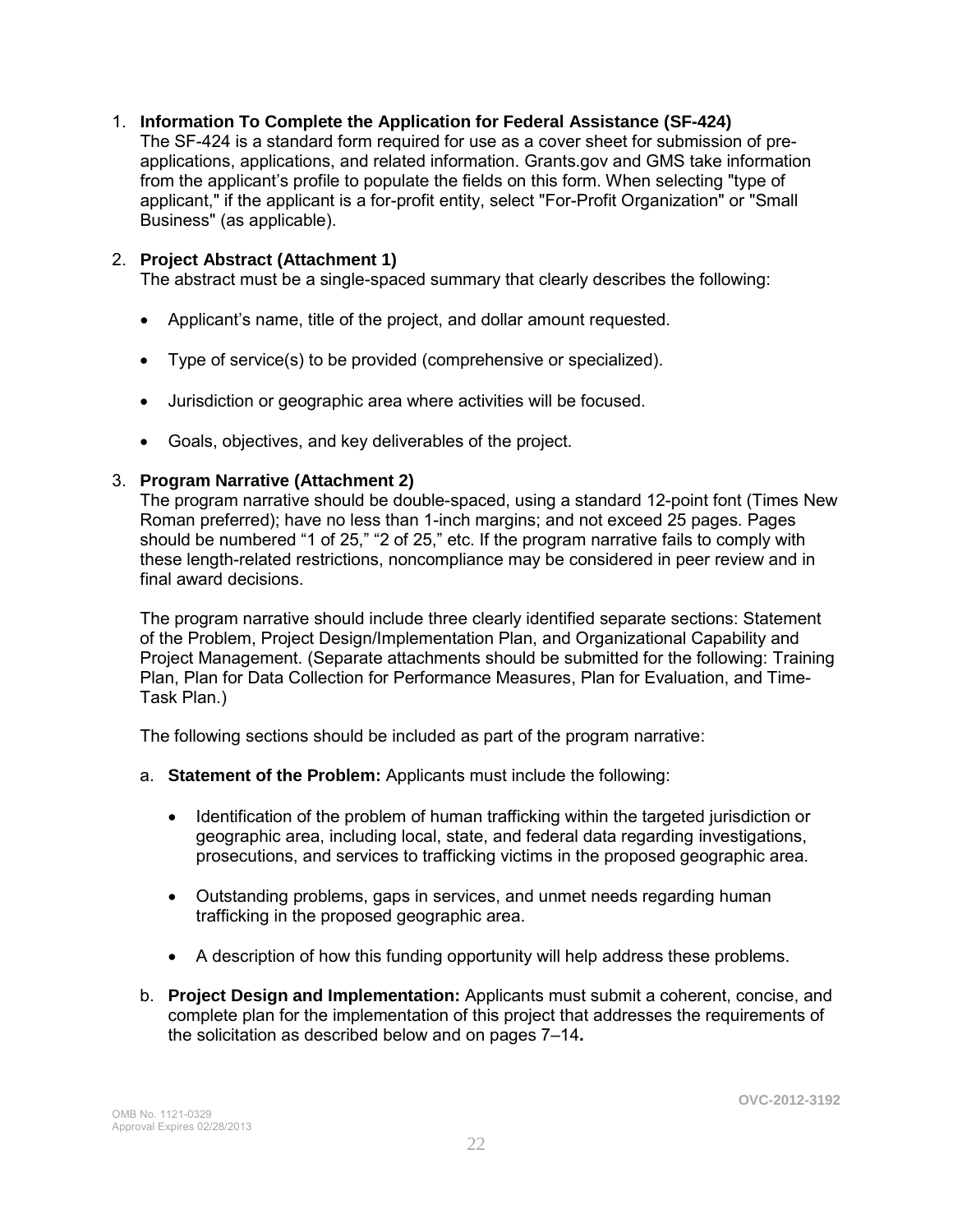- A demonstrated history of serving human trafficking victims. All applicants must provide detailed information on the number of human trafficking victims they have previously served through their community, state, and/or regional efforts. At a minimum, applicants must identify the total number of victims previously served with federal and non-federal funds; the types of victims they have served (sex or labor trafficking victims); and the geographic service region covered. Applicants must describe how this data was compiled. Additionally, applicants must state how long (in years) they have provided services to human trafficking victims.
- The capacity to implement the comprehensive services model or a specialized service(s). For each direct service listed on pages 9 through 13, all applicants must clearly identify the name of the organization or staff person/position that will be providing service(s), how the performance of service provider(s) will be monitored, and the plan for how service(s) will be implemented. For direct services provided by project partners, the applicant must include, for each named project partner, an MOU, letter of intent, or sub-contract.
- If applicable, a plan to ensure that intensive case management and services will be provided for all victims identified through this initiative (victims of sex and labor trafficking, male and female, foreign national and domestic, adults and minors), without excluding one type of victim over another.
- Subcontracts, MOUs, or letters of intent**.** Applications must include documentation that formalizes partnerships between the primary grantee and partner agencies. Subcontracts, MOUs, and letters of intent must include the names of the organizations involved in the agreement; scope of the direct service(s) to be provided under the agreement; duration of the agreement; total costs associated with the agreement (if applicable); estimated cost per victim for actual services provided fee-for-service or no-cost; and maximum number (cap) of victims that may be served under the agreement (if applicable). If any of the required direct services above are to be provided pro bono or accessed through other government subsidized programs, applicants must describe how services will be provided to victims without the use of grant funds.
- c. **Organizational Capability and Project Management:** Applicants must state their experience with managing federal grants that support direct services to crime victims and document their administrative and financial capacity to manage federal grants. If the applicant has other grants to provide services to victims of human trafficking, training on human trafficking for professionals, or outreach to trafficking victims, the applicant must describe the scope of each of these grants and describe how activities and data collection on these projects will be tracked separately to avoid duplication.

Each organization must also demonstrate that it has the expertise and organizational capacity to successfully undertake an initiative that involves significant collaboration with other agencies, including local, state, and federal law enforcement, victim service and faith-based organizations, local medical providers, and other community service providers to develop, expand, or enhance services to victims of severe forms of trafficking who are not U.S. citizens or legal permanent residents of the United States.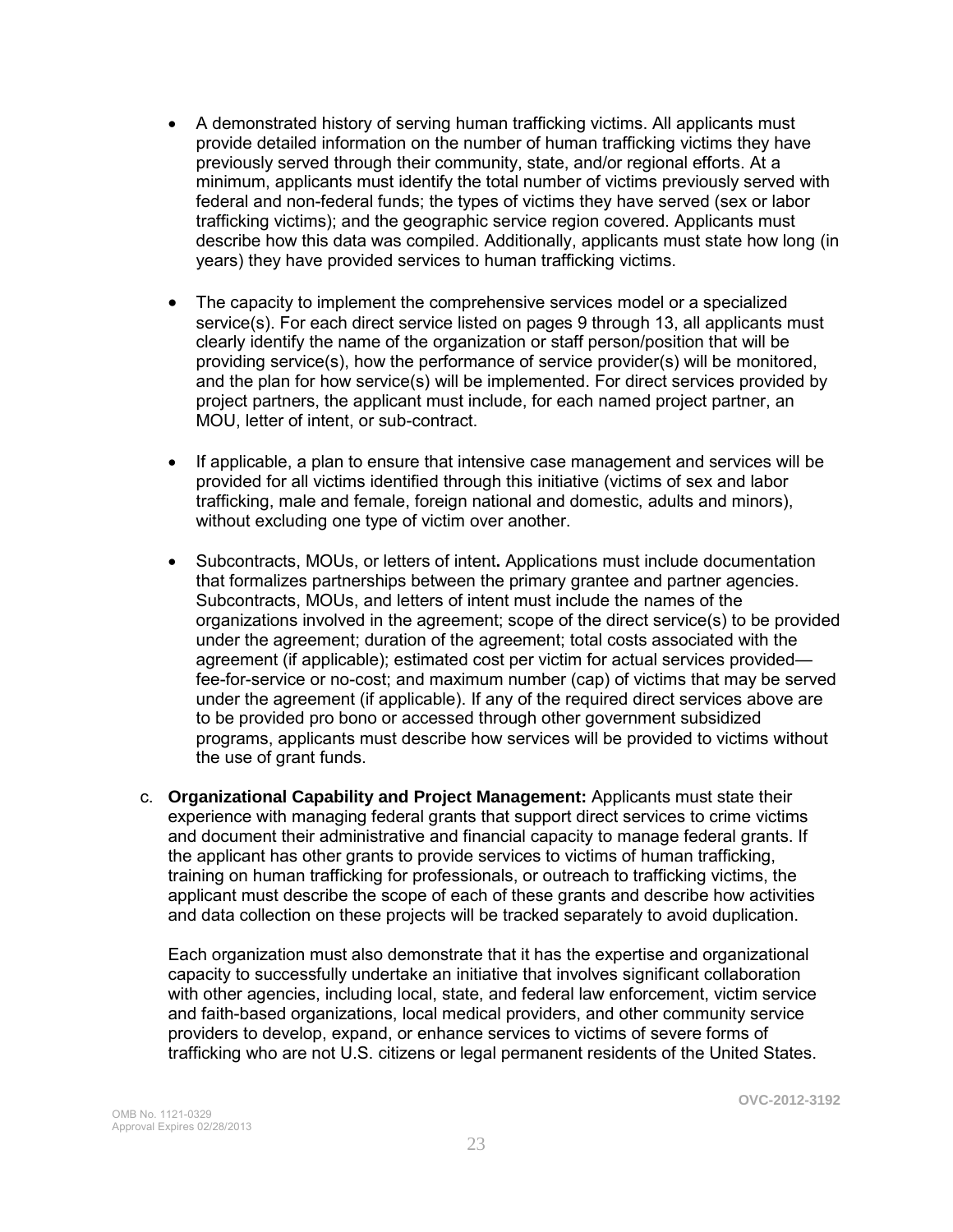Applicants must also describe how the program will be managed and include an organizational chart or other information describing the roles and responsibilities of key personnel.

Additionally, applicants must provide a list of personnel responsible for managing and implementing the major stages of the project; a specific plan for supervision of case managers supported under this project (if additional staff will be hired to complete the project, the applicant should attach a job description and the selection criteria for the position); and a description of the current and proposed professional staff members' unique qualifications that will enable them to fulfill their grant responsibilities.

Note: Key staff, including case managers, must have prior victim service experience or be under the direct supervision of a senior case manager or project director who has such experience.

### 4. **Budget Detail Worksheet and Budget Narrative (Attachment 3)**

### a. **Budget Detail Worksheet**

The completion of a budget detail worksheet is required in support of the budget narrative form described below. The budget detail worksheet should list the cost of each budget item and show how the costs were calculated. For example, costs for personnel should show the annual salary rate and the percentage of time devoted to the project for each employee to be paid through grant funds. The worksheet should present a complete and detailed itemization of all proposed costs.

 A sample budget detail worksheet can be found at [www.ojp.gov/funding/forms/budget\\_detail.pdf.](http://www.ojp.gov/funding/forms/budget_detail.pdf) If the budget is submitted in a different format, the budget categories listed in the sample budget worksheet should be included.

 For questions pertaining to budget and examples of allowable and unallowable costs, please see the OJP Financial Guide at [www.ojp.usdoj.gov/financialguide/index.htm](http://www.ojp.usdoj.gov/financialguide/index.htm)*.*

 **Direct victim services:** Applicants seeking funds to implement the comprehensive service model must dedicate a line item for each of the direct services listed on pages 9–11. Each direct service must be addressed whether or not there is a charge to the grant. For example, if mental health services are provided at no charge and are not being applied as match, this service should still be listed as a line item in the budget under direct services with \$0 and a narrative justification that states services are free of charge.

Applicants seeking funds to implement a specialized service must dedicate line items, as appropriate, for costs related to the provision of such services over a large geographic area.

Funds awarded through the OVC cooperative agreement are intended to support the cost of direct services for victims, either in-house or through subcontractors or feefor-service through other community-based agencies. Applicants that fail to dedicate adequate funding to support direct services and applicants that propose to perform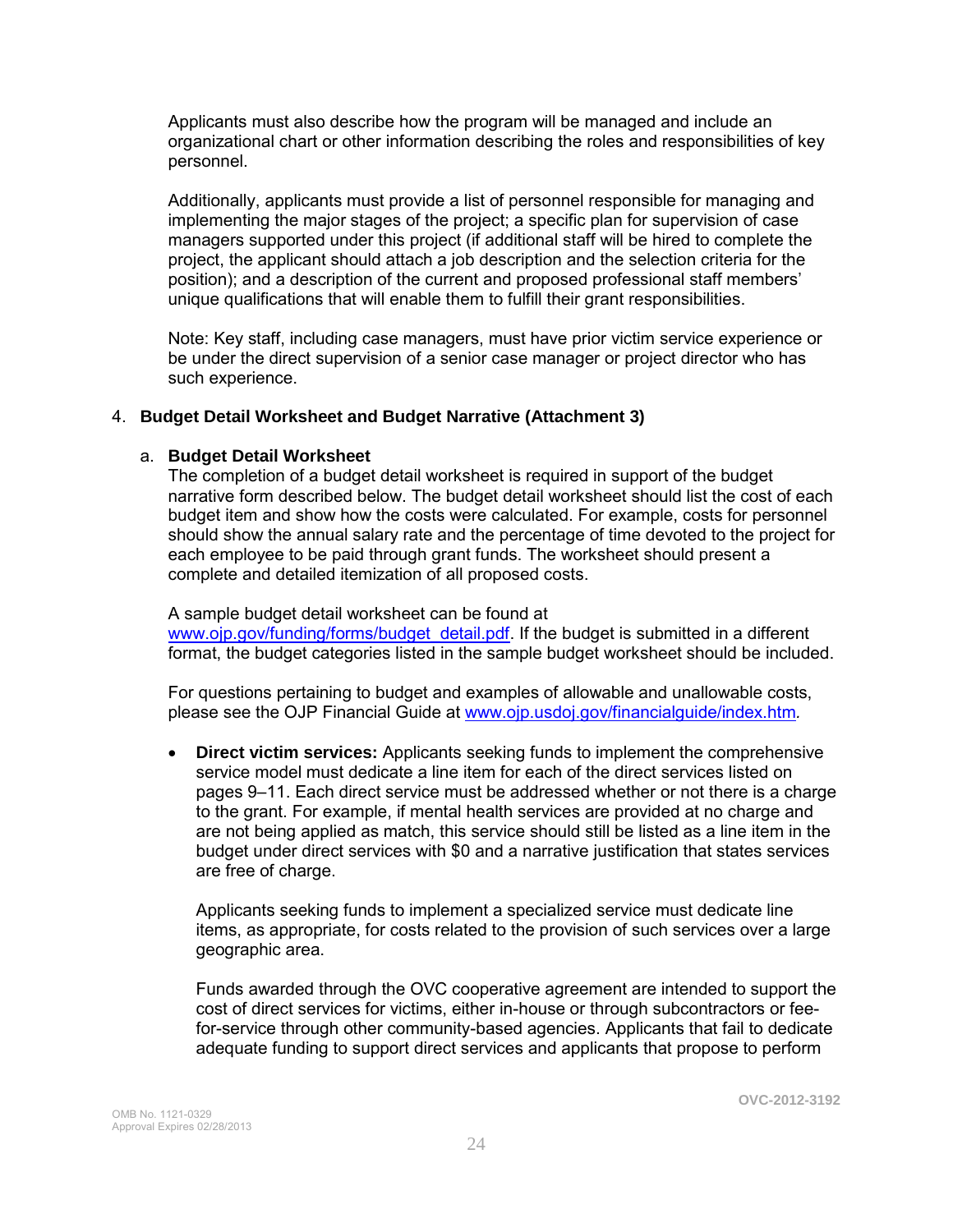all work in-house and without demonstrated collaboration with other community based agencies will not be considered responsive to the solicitation

- **Administrative and operational costs:** The budget must direct adequate funding to the required victim support services outlined in this solicitation. Project costs toward salary/benefits for staff and operational costs that do not provide direct victim services should not exceed 10 percent of total project costs.
- **Travel for required meetings/trainings:** Applicants should plan to send one or two staff persons to attend the following trainings and allocate these costs within the Travel category of the budget. Applicants must break out costs associated with travel, lodging, per diem, and ground transportation for each of the following events:
	- One OVC Discretionary Grantee meeting in Washington, D.C., in Fall 2012.
	- One Financial Management Training Seminar sponsored by OJP's Office of the Chief Financial Officer, unless the grantee has previously attended this seminar. Specific information (such as dates and locations of upcoming events) can be found at [www.ojp.usdoj.gov/training/financial.htm.](http://www.ojp.usdoj.gov/training/financial.htm)
	- One Regional Training Forum (2 days), location TBD, in 2012.

Note: Travel costs associated with project staff (e.g., travel for a consultant or a speaker) who are not directly employed by the grantee organization must be listed under the Consultant Budget category on the board information sheet.

 **Consultant rates**: Consultant rates may not exceed the maximum of \$450/day or, if paid by the hour, \$56.25/hour for a maximum 8-hour workday. Rates that exceed the maximum rate must be strongly justified by the applicant at the time of the application and approved in writing by BJA and OVC after the award is made. Consultants or other providers who are donating the cost of their services as match toward the project are also subject to the \$450 per day or \$56.25 per hour limitation.

### b. **Budget Narrative**

The budget narrative should thoroughly and clearly describe every category of expense listed in the budget detail worksheet. Proposed budgets are expected to be complete; reasonable and allowable; cost effective; and necessary for project activities. The narrative should be mathematically sound and correspond with the information and figures provided in the budget detail worksheet. The narrative should explain how all costs were estimated and calculated and how they are relevant to the completion of the proposed project. The narrative may include tables for clarification purposes but need not be in a spreadsheet format. As with the budget detail worksheet, the budget narrative should be broken down by year.

### 5. **Indirect Cost Rate Agreement, if applicable (Attachment 4)**

Indirect costs are allowed only if the applicant has a federally approved indirect cost rate. (This requirement does not apply to units of local government.) A copy of the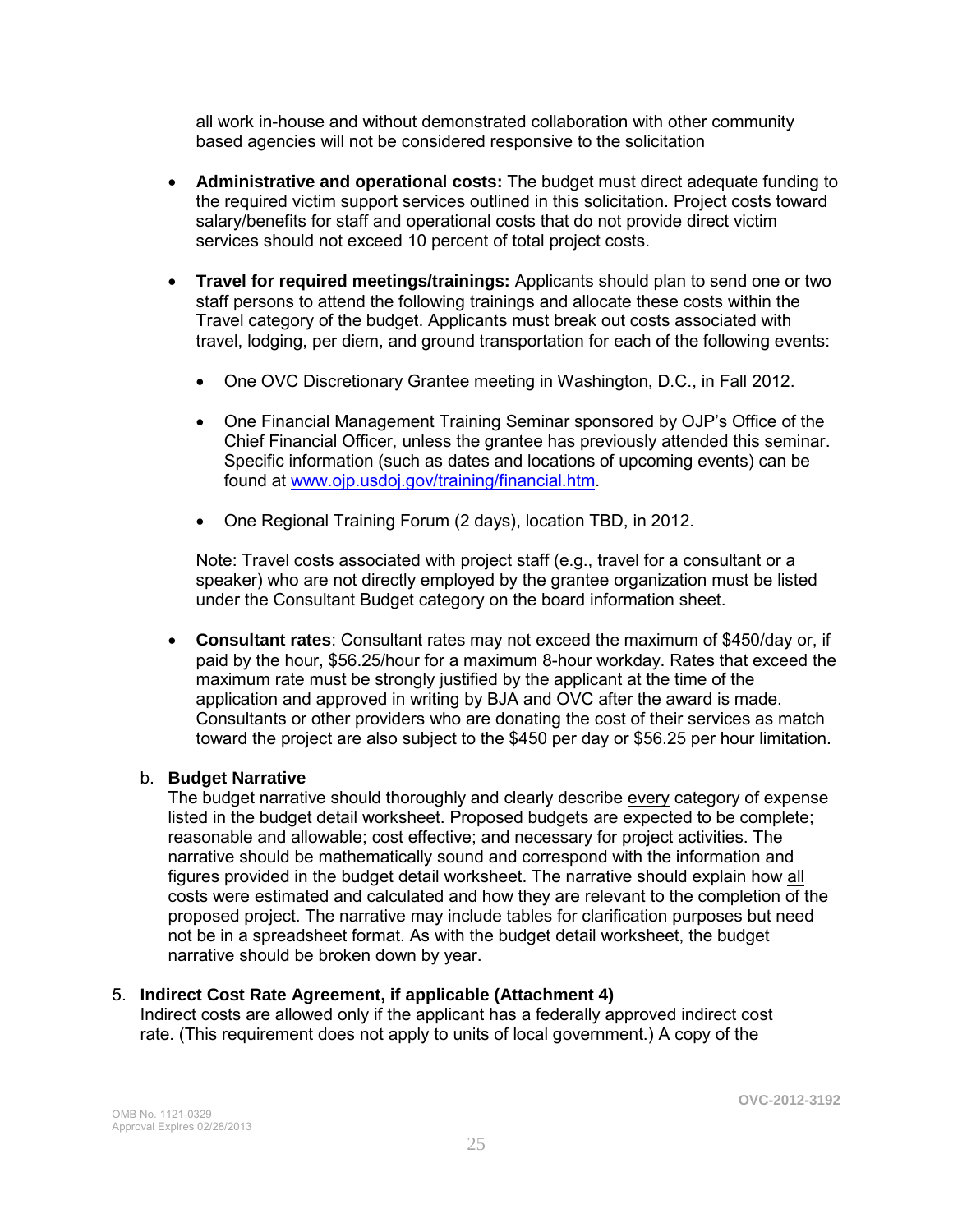rate approval should be attached. If the applicant does not have an approved rate, one can be requested by contacting the applicant's cognizant federal agency, which will review all documentation and approve a rate for the applicant organization; or, if the applicant's accounting system permits, costs may be allocated in the direct cost categories. If DOJ is the cognizant federal agency, obtain information needed to submit an indirect cost rate proposal at [http://www.ojp.usdoj.gov/funding/pdfs/indirect\\_costs.pdf](http://www.ojp.usdoj.gov/funding/pdfs/indirect_costs.pdf).

### 6. **Project Timeline (Attachment 5)**

The timeline document must include the following:

- Milestone project goals.
- Related objectives, activities (including data collection and programmatic and financial reporting), and expected completion dates.
- Organization and person(s) responsible for completing each task on the timeline.

### 7. **Privacy Certificate (Attachment 6)**

OVC and recipients of OVC funding are subject to confidentiality requirements protecting research and statistical information collected that is identifiable to a private person under the DOJ regulations found at 28 CFR Part 22. Identifying characteristics include, but are not limited to, identifiers such as name, address, Social Security Number or other identifying number, fingerprints, voiceprints, photographs, genetic information, or any other item or combination of data about a person that could reasonably lead, directly or indirectly, by reference to other information, or to identification of that individual(s). **OVC requires that applicants submit an updated Privacy Certificate with their application.** A privacy certificate must be approved prior to engaging in any project activities that involve data collection on individuals through observations, interviews, reports, or review of administrative records, or any project tasks likely to result in the gathering or development of information identifiable to individuals. OVC-funded activities that require a Privacy Certificate prior to conducting the activity include, but may not be limited to, a needs assessment, program evaluation, survey, or focus group interview. For sample privacy certificates, visit <http://www.ojp.usdoj.gov/ovc/grants/help.html#forms>and view the two model privacy certificates available for adaptation. For additional guidance on Privacy Certificate content, visit the National Institute of Justice's Privacy Certificate Guidance at [www.ojp.usdoj.gov/nij/funding/humansubjects/privacy-certificate-guidance.htm](http://www.ojp.usdoj.gov/nij/funding/humansubjects/privacy-certificate-guidance.htm).

### 8. **Plan for Collecting the Data Required for this Solicitation's Performance Measures. (Attachment 7)**

Submission of performance measures data is not required for the application. Performance measures are included as an alert that successful applicants will be required to submit specific data to OVC as part of their reporting requirements. For the application, the applicant should indicate an understanding of these requirements and discuss how the applicant will gather the required data, should the applicant receive funding. The applicant must also discuss a commitment to use the online TIMS database. (See page 14.)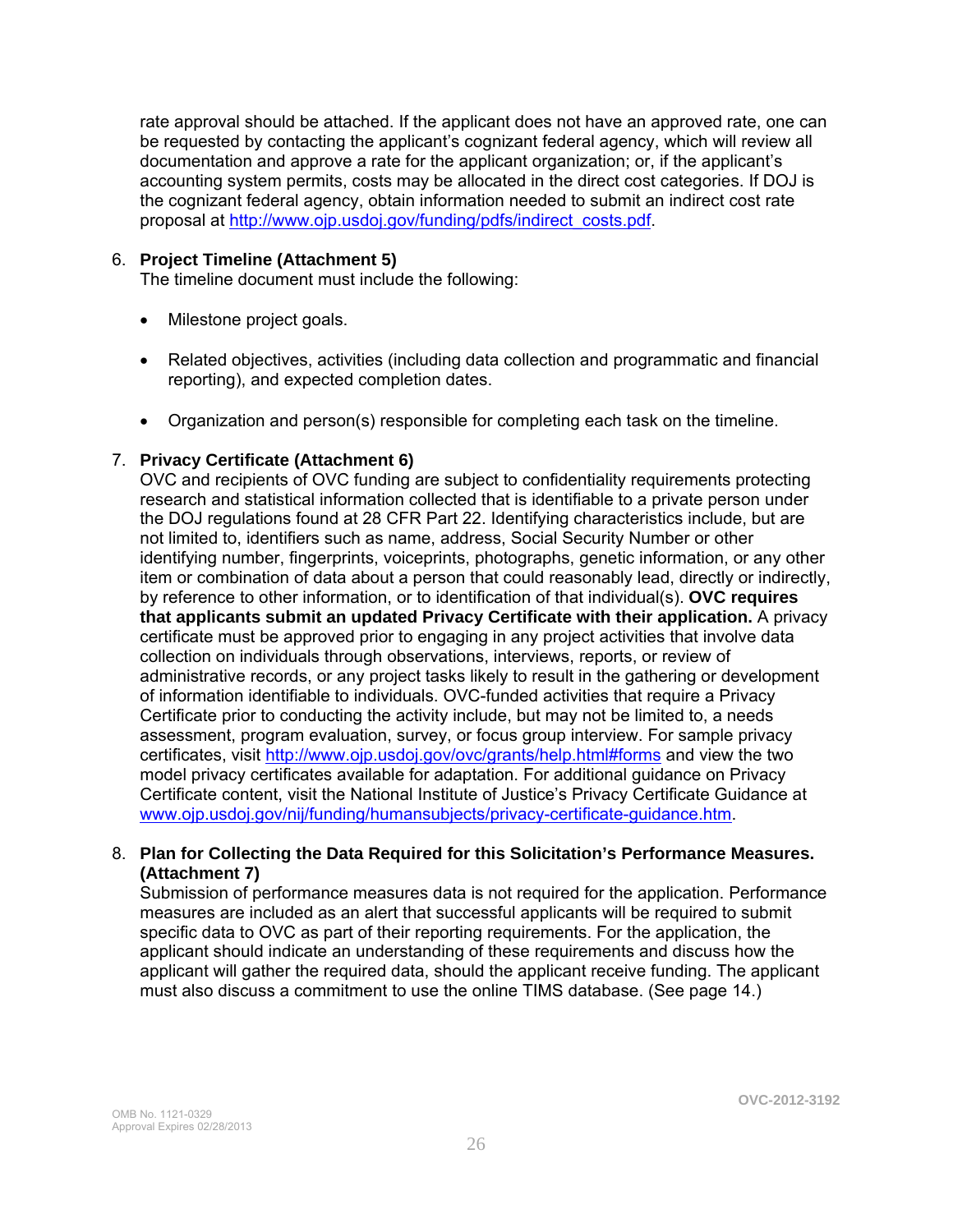### 9. **Position descriptions/resumes (Attachment 8)**

Position descriptions and resumes for key positions should be tailored to the applicant to demonstrate qualifications of staff involved in the project.

#### 10. **MOUs and letters of support (Attachment 9)**

Only letters of support submitted at the time of application through Grants.gov may be considered. See page 23 for more information about what MOUs and letters of support should include.

### 11. **Copies of outcome evaluations, if available (Attachment 10)**

### 12. **Tribal Authorizing Resolution, if applicable (Attachment 11)**

If an application is being submitted by either (1) a tribe or tribal organization or (2) a third party proposing to provide direct services or assistance to residents on tribal lands, then a current authorizing resolution of the governing body of the tribal entity or other enactment of the tribal council or comparable governing body authorizing the inclusion of the tribe or tribal organization and its membership should be included with the application. In those instances when an organization or consortium of tribes proposes to apply for a grant on behalf of a tribe or multiple specific tribes, then the application should include a resolution (or comparable legal documentation, as may be applicable) from all tribes that will be included as a part of the services/assistance provided under the grant. A consortium of tribes for which existing consortium bylaws allow action without support from all tribes in the consortium (i.e., without authorizing resolution or other enactment of each tribal governing body) may submit a copy of its consortium bylaws with the application in lieu of tribal resolutions (or comparable legal documentation).

#### 13. **Other standard forms**

Additional forms that may be required in connection with an award are available on OJP's funding page at [www.ojp.usdoj.gov/funding/forms.htm.](http://www.ojp.usdoj.gov/funding/forms.htm) For successful applicants, receipt of funds may be contingent upon submission of all necessary forms. Note in particular the following forms.

#### a. [Standard Assurances](http://www.ojp.usdoj.gov/funding/forms/std_assurances.pdf)

Applicants must read, certify, and submit this form in GMS prior to the receipt of any award funds.

b. [Certifications Regarding Lobbying; Debarment, Suspension and Other Responsibility](http://www.ojp.usdoj.gov/funding/forms/certifications.pdf)  [Matters; and Drug-Free Workplace Requirements](http://www.ojp.usdoj.gov/funding/forms/certifications.pdf) Applicants must read, certify, and submit in GMS prior to the receipt of any award funds.

c. [Accounting System and Financial Capability Questionnaire](http://www.ojp.usdoj.gov/funding/forms/financial_capability.pdf)  Required for any applicant other than an individual that is a non-governmental entity and that has not received any award from OJP within the past 3 years. This form must be downloaded, completed, and submitted.

#### 14. **Additional Attachments**

Remaining attachments include the following materials: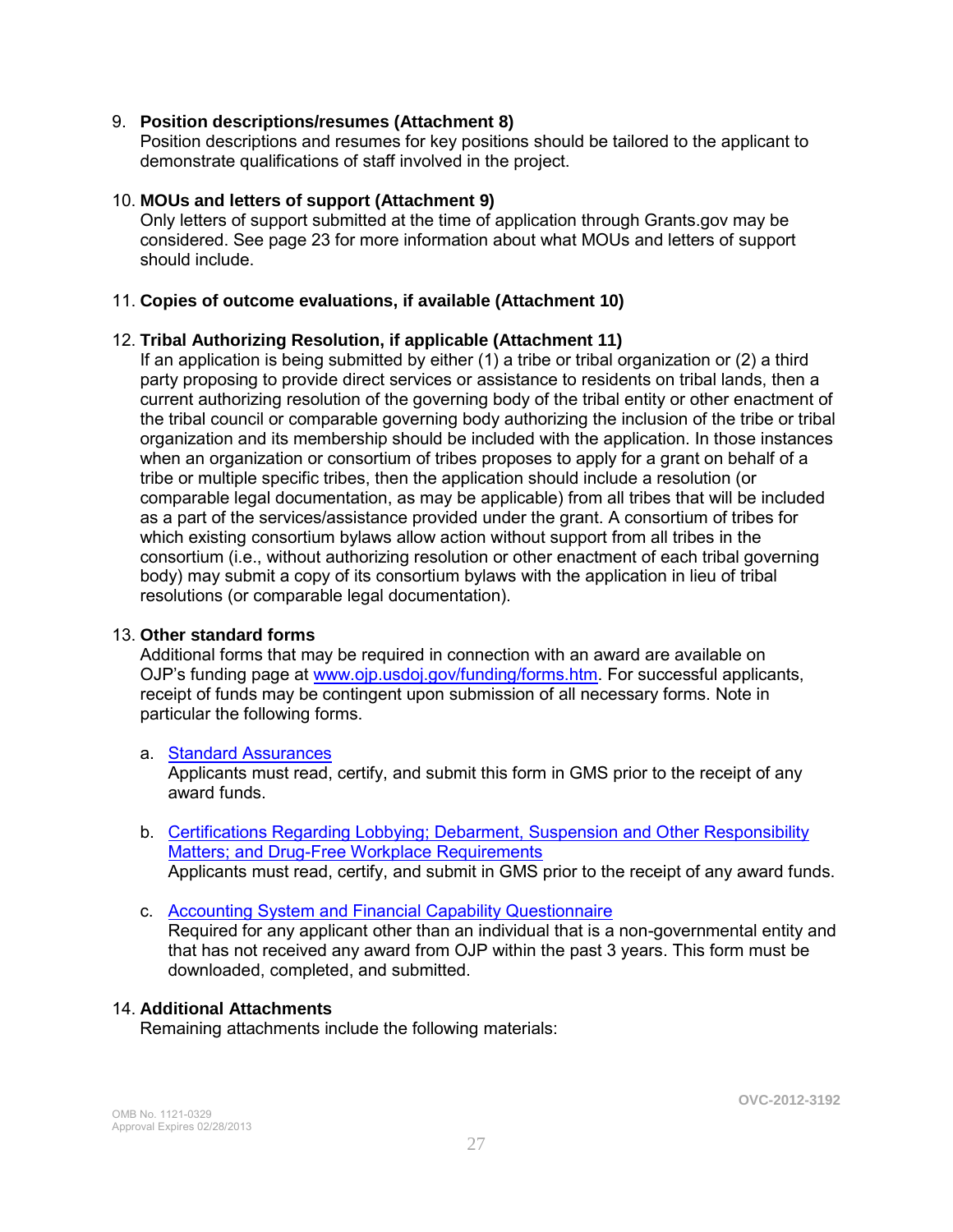a. **Training, Public Awareness, and Community Outreach Plan (Attachment 12)**  All applicants must submit a training plan as a separate attachment to the application. Training and public awareness activities are integral to a community's response to human trafficking. **Under this program, OVC recommends that a minimum of 2 percent (but no more than 5 percent) of the total project budget be dedicated to conducting local trainings for project partners and other community members, and providing project staff with professional development opportunities** (including travel to attend local or national victim assistance or regional or national trafficking conferences.) See page 25 for more information about training and how training funds should be allocated in the budget.

### b. **Evaluation Plan (Attachment 13)**

All applicants must submit an evaluation plan as a separate attachment to the application. Evaluation is necessary to ensure projects meet intended goals related to service provision and impact on victims of human trafficking. Interim and final evaluation reports must be submitted to OVC. **Under this program, OVC recommends that a minimum of 5 percent of the total project budget be used to support a program evaluation.** 

The evaluation plan must identify the evaluation consultant or key staff who will conduct evaluation activities; qualifications of the consultant or staff selected to conduct evaluation activities; the basic framework and timeline of evaluation activities: and the costs associated with evaluation activities. See page 14 for more information about what an evaluation plan may include.

### **Selection Criteria**

Applications will be evaluated and rated based on the extent to which the program meets the following selection criteria, which were described in the section of this solicitation titled "What an Application Should Include" on page 21.

- 1. Statement of the Problem (25%)
- 2. Project Design and Implementation (30%)
- 3. Capabilities and Competencies (20%)
- 4. Plan for Collecting the Data Required for this Solicitation's Performance Measures (5%)
- 5. Budget (15%)
- 6. Other Attachments (Training Plan and Evaluation Plan) (5%)

### **Review Process**

OJP is committed to ensuring a fair and open process for awarding grants. OVC reviews the application to make sure that the information presented is reasonable, understandable, measurable, and achievable, as well as consistent with the solicitation.

Peer reviewers will review the applications submitted under this solicitation that meet basic minimum requirements. OVC may use either internal peer reviewers, external peer reviewers, or a combination to review the applications under this solicitation. An external peer reviewer is an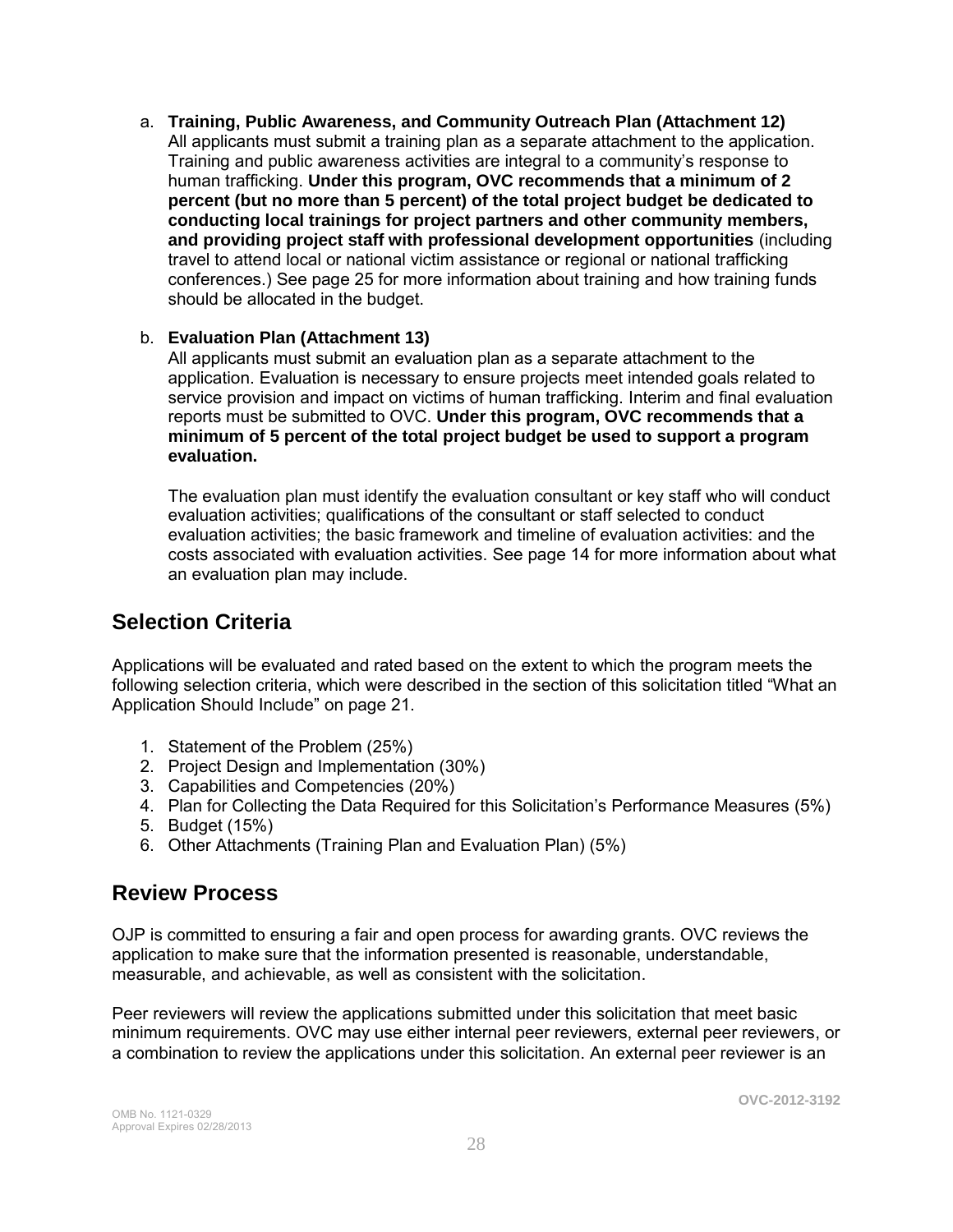expert in the subject matter of a given solicitation who is NOT a current DOJ employee. An internal reviewer is a current DOJ employee who is well-versed or has expertise in the subject matter of this solicitation. Applications that meet basic minimum requirements will be evaluated, scored, and rated by a peer review panel. Peer reviewers' ratings and any resulting recommendations are advisory only. In addition to peer review ratings, considerations for award recommendations and decisions may include, but are not limited to, underserved populations, geographic diversity, strategic priorities, past performance, and available funding.

Peer reviewers will review the applications submitted under this solicitation that meet the following basic minimum requirements:

- Applications must be submitted by an eligible type of applicant.
- Applicants must request funding within programmatic funding constraints.  $\bullet$
- Applications must be responsive to the funding purpose or goal of the solicitation under which they are submitted.
- Applications that fail to include items designated as "critical elements" shall not be forwarded for peer review. For OVC, those "critical elements" are a Program Narrative, Budget Detail Worksheet, and Budget Narrative.
- During the review process, the organizations named as applicant organizations on all applications for competitive discretionary awards will be checked against current listings in the Excluded Parties List System (EPLS) maintained by the General Services Administration. Applications from organizations currently in the EPLS database as being suspended or debarred from participation in federal grant programs will not be submitted to peer review during the period of suspension or debarment.

The Office of the Chief Financial Officer, in consultation with OVC, conducts a financial review of applications for potential discretionary awards to evaluate the fiscal integrity and financial capability of applicants; examines proposed costs to determine if the Budget Detail Worksheet and Budget Narrative accurately explain project costs; and determines whether costs are reasonable, necessary, and allowable under applicable federal cost principles and agency regulations.

Absent explicit statutory authorization or written delegation of authority to the contrary, all final award decisions will be made by the AAG, who also may give consideration to factors including, but not limited to, underserved populations, geographic diversity, strategic priorities, past performance, and available funding when making awards.

### **Additional Requirements**

Applicants selected for awards must agree to comply with additional legal requirements upon acceptance of an award. OJP strongly encourages applicants to review the information pertaining to these additional requirements prior to submitting an application. Additional information for each requirement can be found at [www.ojp.usdoj.gov/funding/other\\_requirements.htm.](http://www.ojp.usdoj.gov/funding/other_requirements.htm)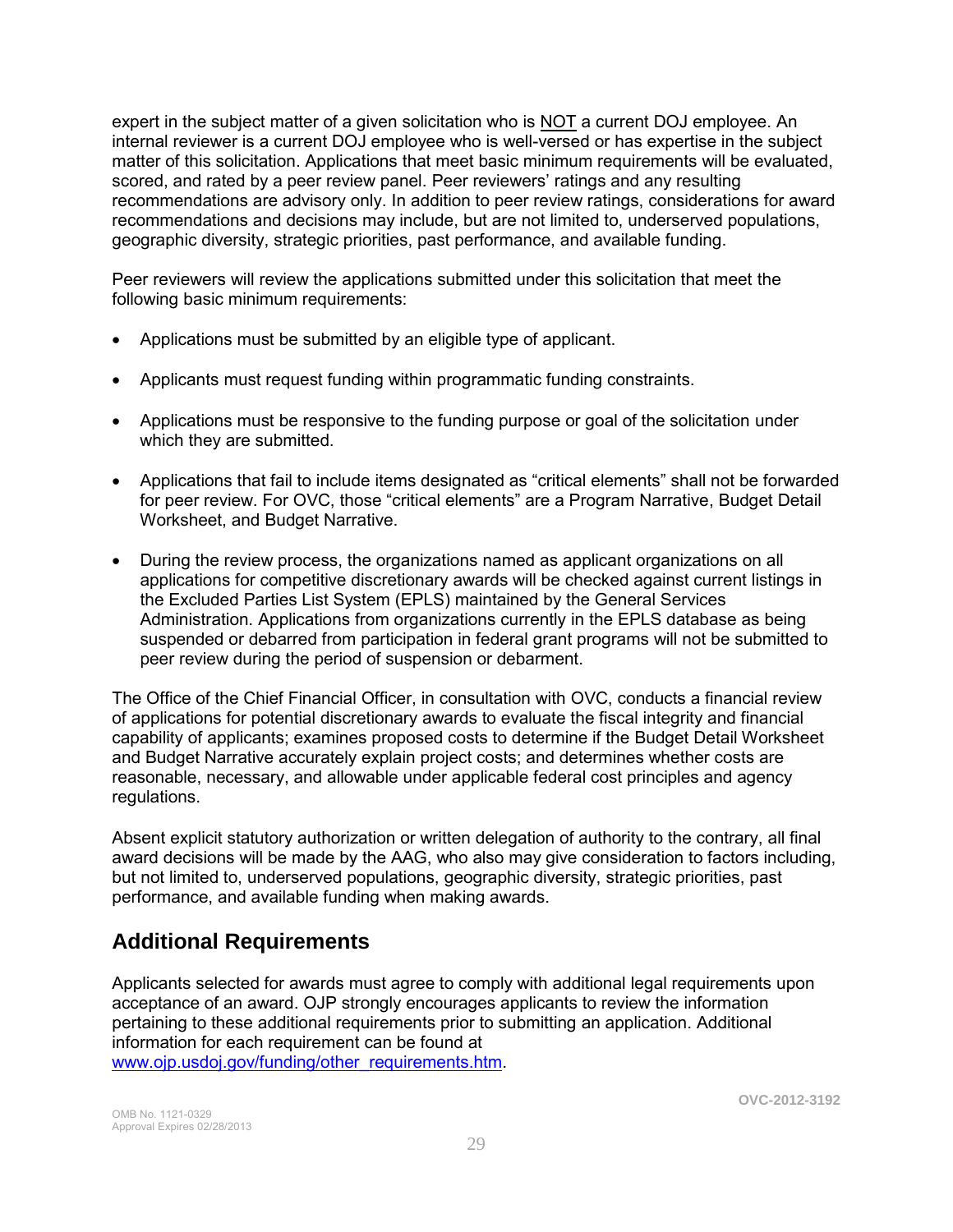- [Civil Rights Compliance](http://www.ojp.usdoj.gov/about/ocr/statutes.htm)
- Faith-Based and Other Community Organizations  $\bullet$
- Confidentiality  $\bullet$
- Research and the Protection of Human Subjects  $\bullet$
- Anti-Lobbying Act  $\bullet$
- Financial and Government Audit Requirements  $\bullet$
- National Environmental Policy Act  $\bullet$
- DOJ Information Technology Standards (if applicable)  $\bullet$
- Single Point of Contact Review  $\bullet$
- Non-Supplanting of State or Local Funds  $\bullet$
- Criminal Penalty for False Statements  $\bullet$
- Compliance with the [Office of Justice Programs Financial Guide](http://www.ojp.usdoj.gov/financialguide/index.htm)  $\bullet$
- Suspension or Termination of Funding  $\bullet$
- Nonprofit Organizations  $\bullet$
- For-profit Organizations  $\bullet$
- Government Performance and Results Act  $\bullet$
- Rights in Intellectual Property  $\bullet$
- Federal Funding Accountability and Transparency Act of 2006  $\bullet$
- Awards in Excess of \$5,000,000—Federal Taxes Certification Requirement  $\bullet$
- Active CCR Registration  $\bullet$

### **Provide Feedback to OJP on This Solicitation**

To assist OJP in improving its application and award processes, we encourage applicants to provide feedback on this solicitation, application submission process, and/or the application review/peer review process. Feedback can be provided to [OJPSolicitationFeedback@usdoj.gov.](mailto:OJPSolicitationFeedback@usdoj.gov)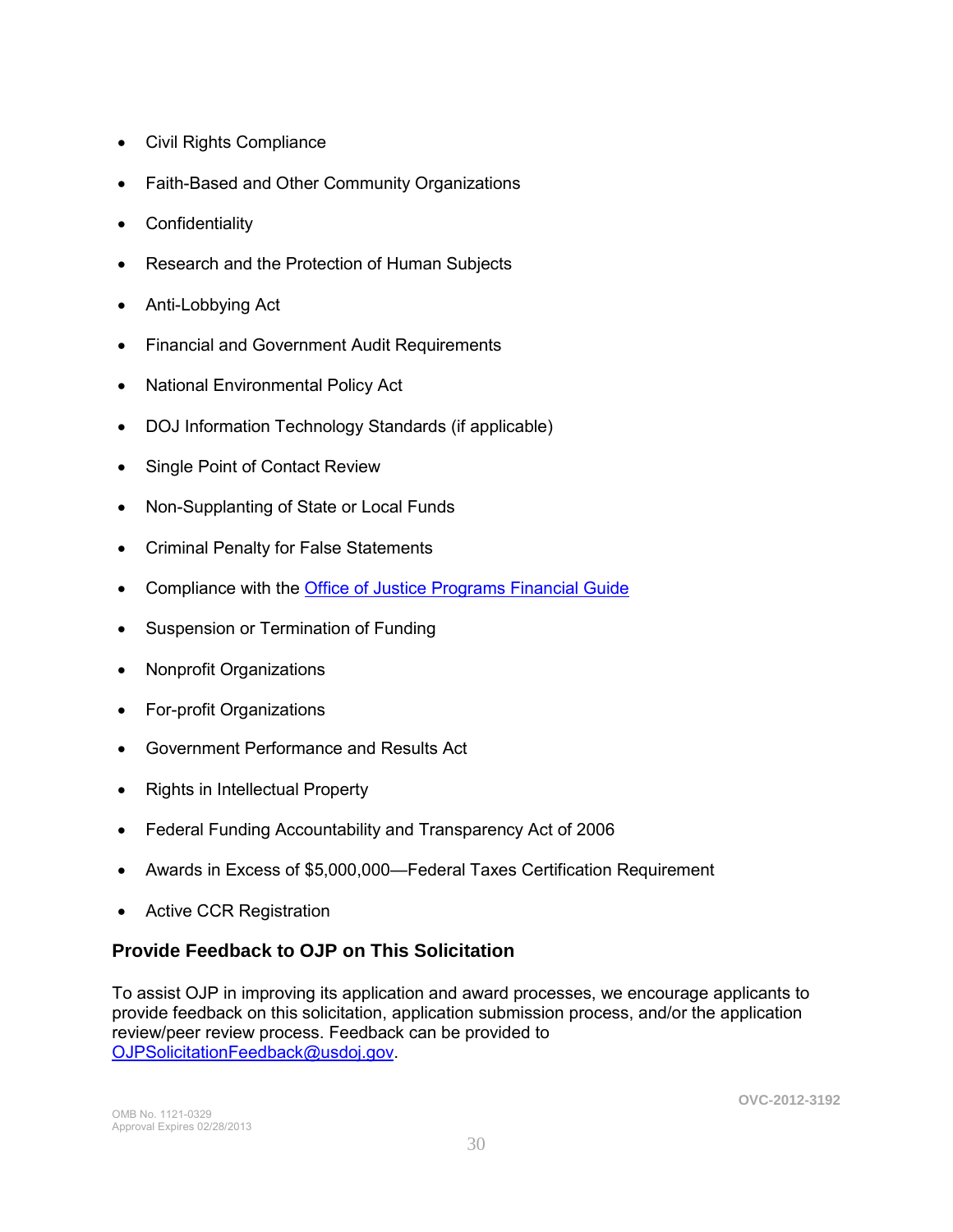### **Application Checklist OVC FY 2012 Services for Victims of Human Trafficking**

This application checklist has been created to assist in developing an application.

### **Eligibility Requirement**

The federal amount requested is within the allowable limit(s) ranging from \$200,000 to \$400,000 for a period of 2 years (24 months).

### **Program-Specific Information**

- Maximum awards of \$400,000 will only be made to successful applicants that submit proposals under the category of Comprehensive Services for All Victims of Human Trafficking and that document a clear plan and capacity for serving all victims and a history of serving a substantive number of human trafficking victims. (See page 6.)
- Awards of between \$200,000 and \$300,000 will be made to successful applicants that submit proposals under the categories of Comprehensive Services for Foreign National Victims of Human Trafficking **or** Comprehensive Services for Domestic Victims of Human Trafficking. (See page 6.)
- Awards of between \$200,000 and \$300,000 will be made to successful applicants that submit proposals under the categories of Specialized Mental Health Services **or** Specialized Legal Services. (See page 7.)

### **What an Application Should Include:**

| Application for Federal Assistance (SF-424)                              | (see page 22) |  |
|--------------------------------------------------------------------------|---------------|--|
| Project Abstract (Attachment 1)                                          | (see page 22) |  |
| Program Narrative (Attachment 2)                                         | (see page 22) |  |
| Statement of the Problem                                                 | (see page 22) |  |
| Project Design and Implementation                                        | (see page 22) |  |
| Organizational Capability and Project Management                         | (see page 23) |  |
| Budget Detail Worksheet and Budget Narrative (Attachment 3)              | (see page 24) |  |
| Disclosure of Lobbying Activities (SF-LLL)                               | (see page 20) |  |
| Indirect Cost Rate Agreement, if applicable (Attachment 4)               | (see page 25) |  |
| Project Timeline (Attachment 5)                                          | (see page 26) |  |
| Privacy Certificate (Attachment 6)                                       | (see page 26) |  |
| Plans for Collecting the Data Required for this                          |               |  |
| Solicitation's Performance Measures (Attachment 7)                       | (see page 26) |  |
| Position Descriptions/Resumes (Attachment 8)                             | (see page 27) |  |
| Letters of Support,/MOUs if available (Attachment 9)                     | (see page 27) |  |
| Copies of outcome evaluations, if available (Attachment 10)              | (see page 27) |  |
| Tribal Authorizing Resolution, if applicable (Attachment 11)             | (see page 27) |  |
| Training Plan (Attachment 12)                                            | (see page 28) |  |
| Evaluation Plan (Attachment 13)                                          | (see page 28) |  |
| Other Standard Forms, as applicable, including:                          | (see page 27) |  |
| Accounting System and Financial Capability Questionnaire (if applicable) |               |  |

**OVC-2012-3192**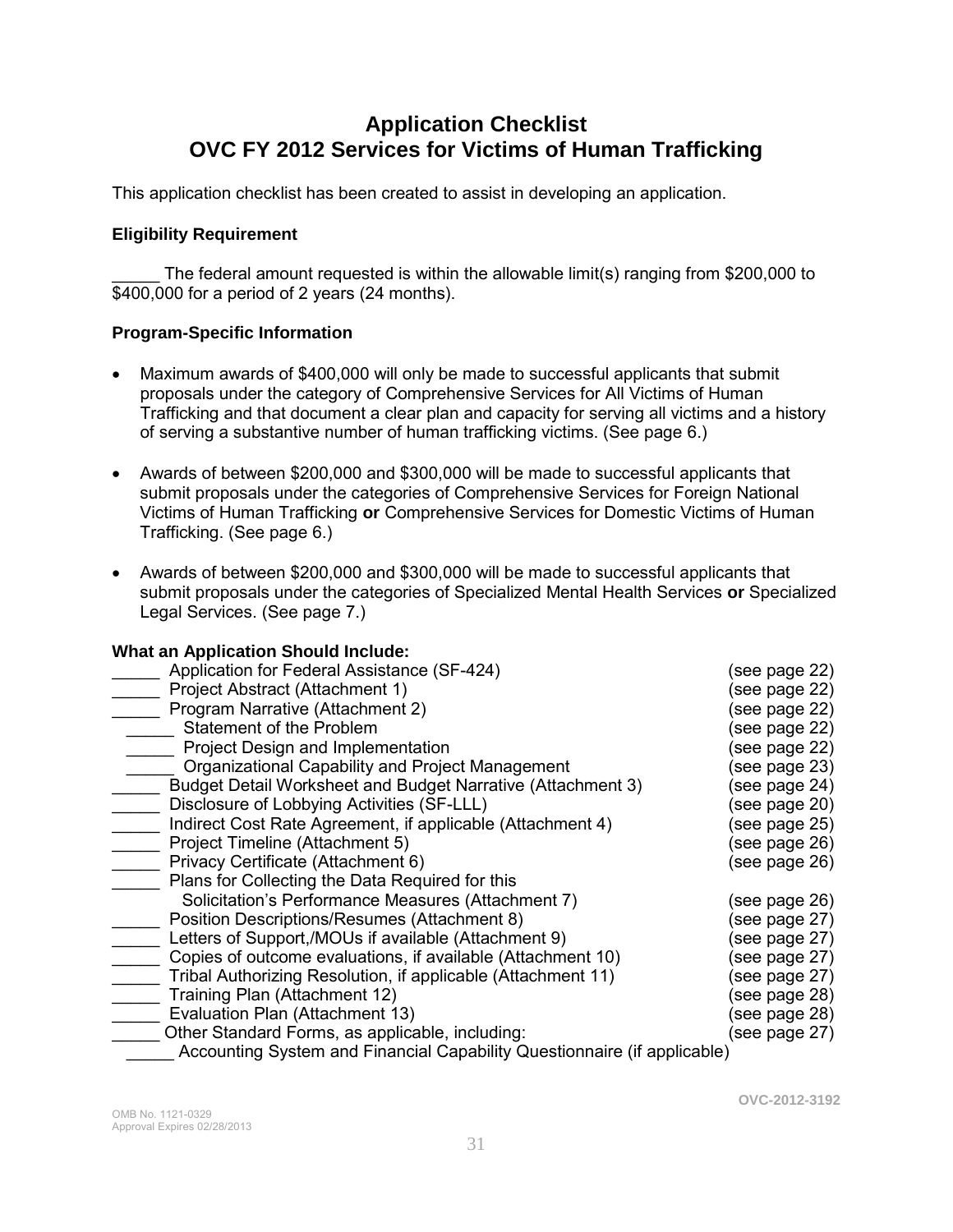### **Appendix A: Definitions**

For the purpose of this solicitation, the following definitions are used:

**Adult:** A person who is over the age of 18.

**Comprehensive services:** An array of services that can be offered to a trafficking victim that will address needs identified at the time of intake and service planning. At a minimum, these services include shelter, intensive case management, safety planning, crisis intervention, victim advocacy, mental health treatment (including individual and group counseling), support in family reunification/preservation, medical care, dental care, substance abuse treatment, assistance with educational needs/GED, life skills training, transportation, and other necessary services. These services must be made available for victims identified under this initiative in coordination with other existing local, state, and federal resources.

**Domestic victim:** A U.S. citizen or lawful permanent resident trafficked within the United States.

**Foreign national victim:** A person who is not a U.S. citizen or a legal permanent resident of the United States, trafficked within the United States.

**Key stakeholders**: Task force members that must include, but are not limited to:

- State, local, and tribal law enforcement (police, sheriff, etc.)
- Victim service organizations, nongovernmental organizations, and social service agencies with expertise in working with victims of trafficking.
- U.S. Attorney's Office (the designated Assistant U.S. Attorney)
- Federal law enforcement (ICE, DOL, FBI, etc.)
- State Attorney General's Office
- State and/or district prosecutor's office
- Federal, state, and local regulatory agencies (i.e., Bureau of Alcohol, Tobacco, Firearms & Explosives; Internal Revenue Service; state licensing departments and regulating bodies)
- Other critical partners, as identified by the applicants (including criminal justice system victim and witness coordinators; specialists at local, state, and federal levels; state monitor advocates; faith-based organizations, etc.)

**Minor:** A person who is under the age of 18.

**Multidisciplinary anti-human trafficking task force (or "Task Force site"):** A group of individuals and organizational resources that provides leadership, direction, and support for collaborative efforts among law enforcement and diverse victim service providers in order to respond effectively in combating all forms of human trafficking. Task force members (key stakeholders) for this program must include, but are not limited to those listed above under "Key stakeholders".

**Victim of trafficking:** A person who has been subjected to a "severe form of trafficking in persons," which, as defined in the TVPA of 2000, 22 U.S.C. 7102(8), means: